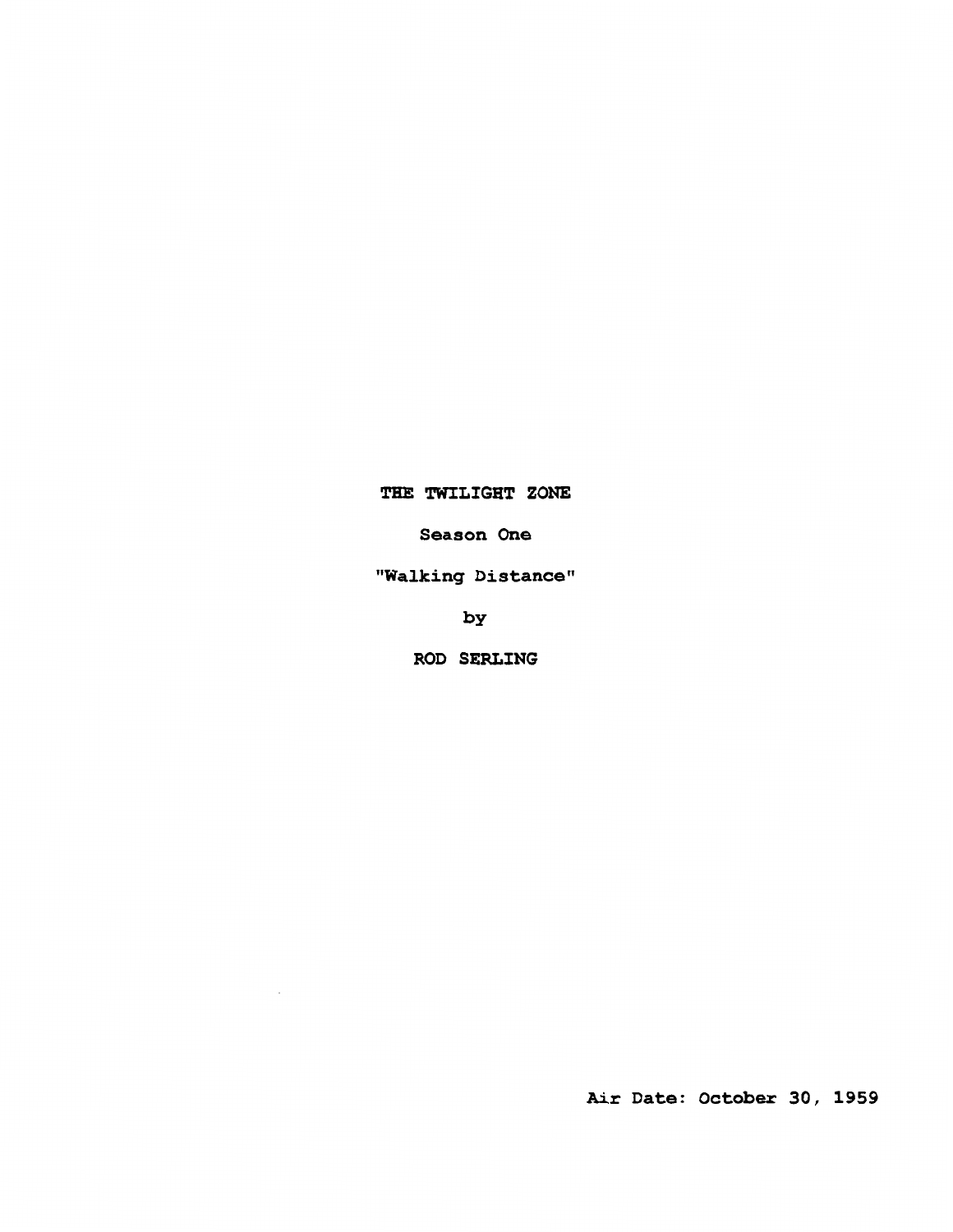THE TWILIGHT ZONE - WALKING DISTANCE

Originally Broadcast October 30,

1959

EXT. SKY [NIGHT]

Shot of the sky... the various nebulae and planet bodies stand out in sharp, sparkling relief. As the CAMERA begins a SLOW PAN across the Heavens--

> NARRATOR'S VOICE (O.S.) There is a fifth dimension beyond that which is known to man. It is a dimension as vast as space and timeless as infinity. It is the middle ground between light and shadow -- between science and superstition, and it lies between the pit of man's fears and the summit of his knowledge. This is the dimension of imagination. It is an area which we call The Twilight Zone.

The CAMERA has begun to PAN DOWN until it passes the horizon and is flush on the OPENING SHOT (EACH WEEK THE OPENING SHOT OF THE PLAY)

EXT. SMALL TWO PUMP GAS STATION [DAY]

Long shot looking beyond it up the road A small red foreign car approaches toward the CAMERA, slows down, then pulls into the gas station. At the wheel is Martin Sloan, a man in his middle thirties. He shuts off the ignition after stopping the car by one of the pumps, closes his eyes for a moment, then looks at the attendant who's working on an engine part in front of the station. Martin presses down on the horn two or three times, angry, impatient calls for service. The ATTENDANT looks up at him, very slowly and deliberately puts the engine part down. Martin honks once more.

> ATTENDANT Whenever you're finished, mister.

MARTIN What about some service?

ATTENDANT What about some quiet?

3. Close shot Martin As he suddenly unbends. His features

sag, he bites his lip.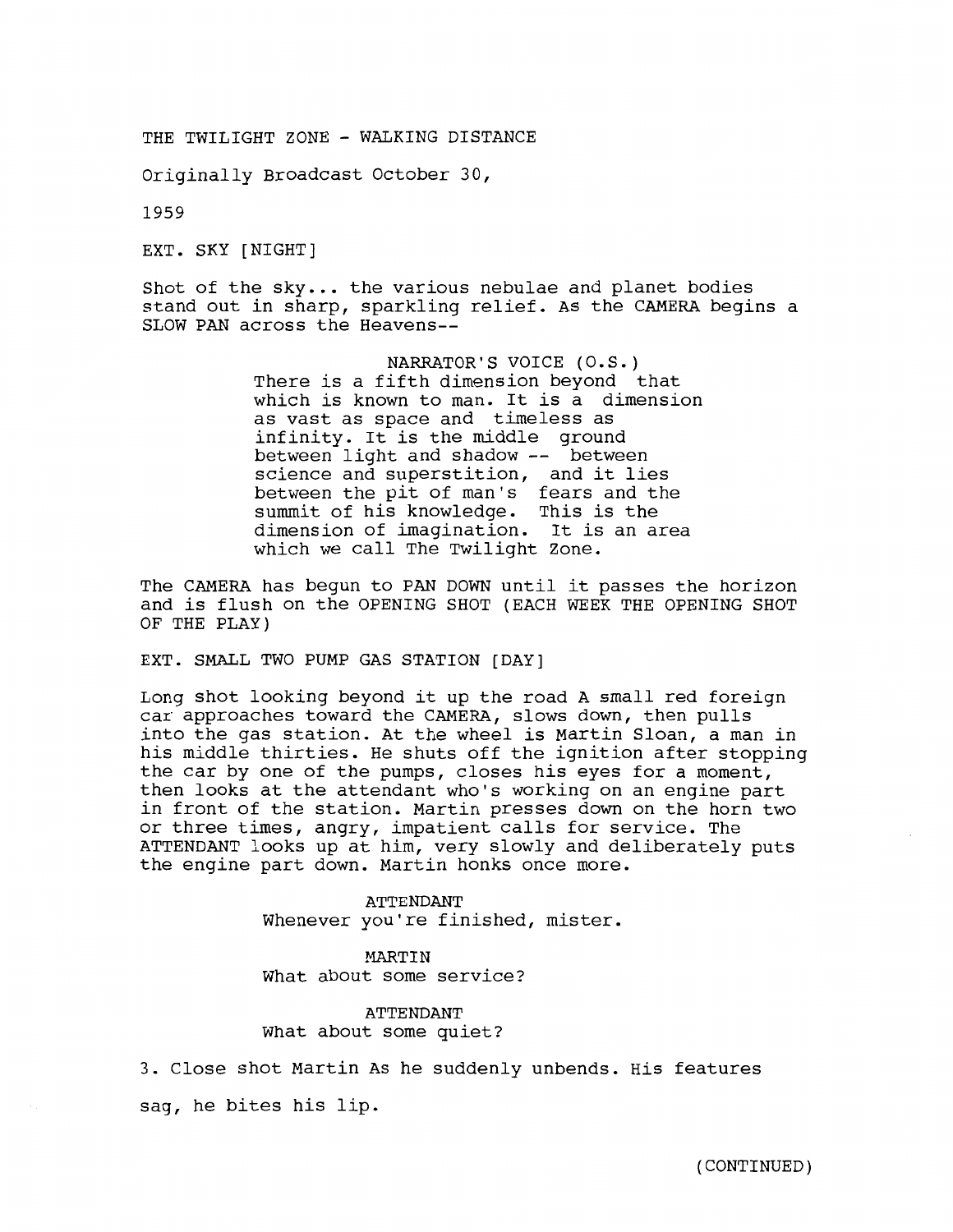MARTIN (softly) I'm sorry. (as the attendant (approaches him) would you fill it up, please?

#### ATTENDANT

Sure.

MARTIN (still rather softly) I said I was sorry.

ATTENDANT (looks over his) shoulder) I heard you.

4. Close shot Martin As he looks at himself in the rear view mirror of the car. Over this we hear the Narrator's voice.

> NARRATOR'S VOICE The mirror image of Martin Sloan. Age thirty-six. Occupation-- vice president, ad agency, in charge of media. This is not just a Sunday drive for Martin Sloan. He perhaps doesn't know it at the time... but it's an exodus. Somewhere up the road he's looking for sanity. (a pause) And somewhere up the road -- he'll find something else.

> > DISSOLVE TO:

### OPENING BILLBOARD

FADE ON:

EXT. GAS STATION [DAY] FULL SHOT

Martin gets out of the car and walks over to the pump.

6. Two Shot Martin and the Attendant

ATTENDANT (turns to him) Oil change and lube job -- is that what you want?

Martin nods.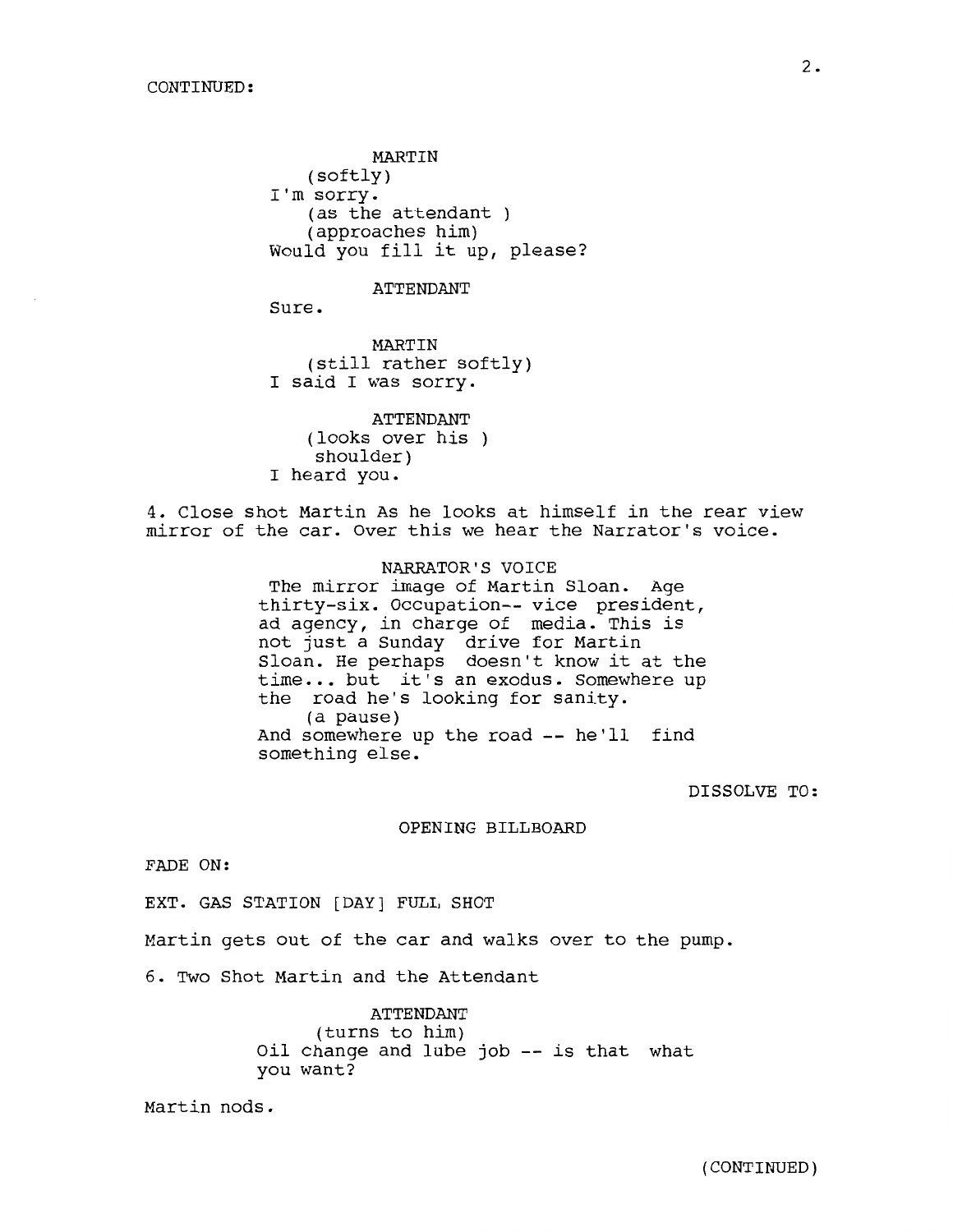ATTENDANT It'll take about an hour.

**MARTIN**  All right. (he turns to look toward the road) That's Homewood up ahead, isn't it?

ATTENDANT Yep. A mile and a quarter.

MARTIN I used to live there. Grew up there as a matter of fact. I haven't been back in twenty -- twenty-five years.

7. Track shot Martin As he takes a few steps away from the pump, half way to the road, his back to the attendant.

> **MARTIN**  Twenty -- twenty-five years. And then yesterday afternoon I... I just got in the car and drove. Reached a point where I, well... I had to get out of New York. One more board meeting, phone call, report, problem-- (he laughs but the laugh comes out in a strained, sick kind of way) I'd have probably jumped out of a window.

8. Close shot Martin He lets his face relax, embarrassed by the intensity of the tone. He turns to look at the attendant again.

> MARTIN walking distance, is it?

MED. CLOSE SHOT ATTENDANT

ATTENDANT About a mile and a half.

CLOSE SHOT MARTIN

MARTIN (softly) That's walking distance.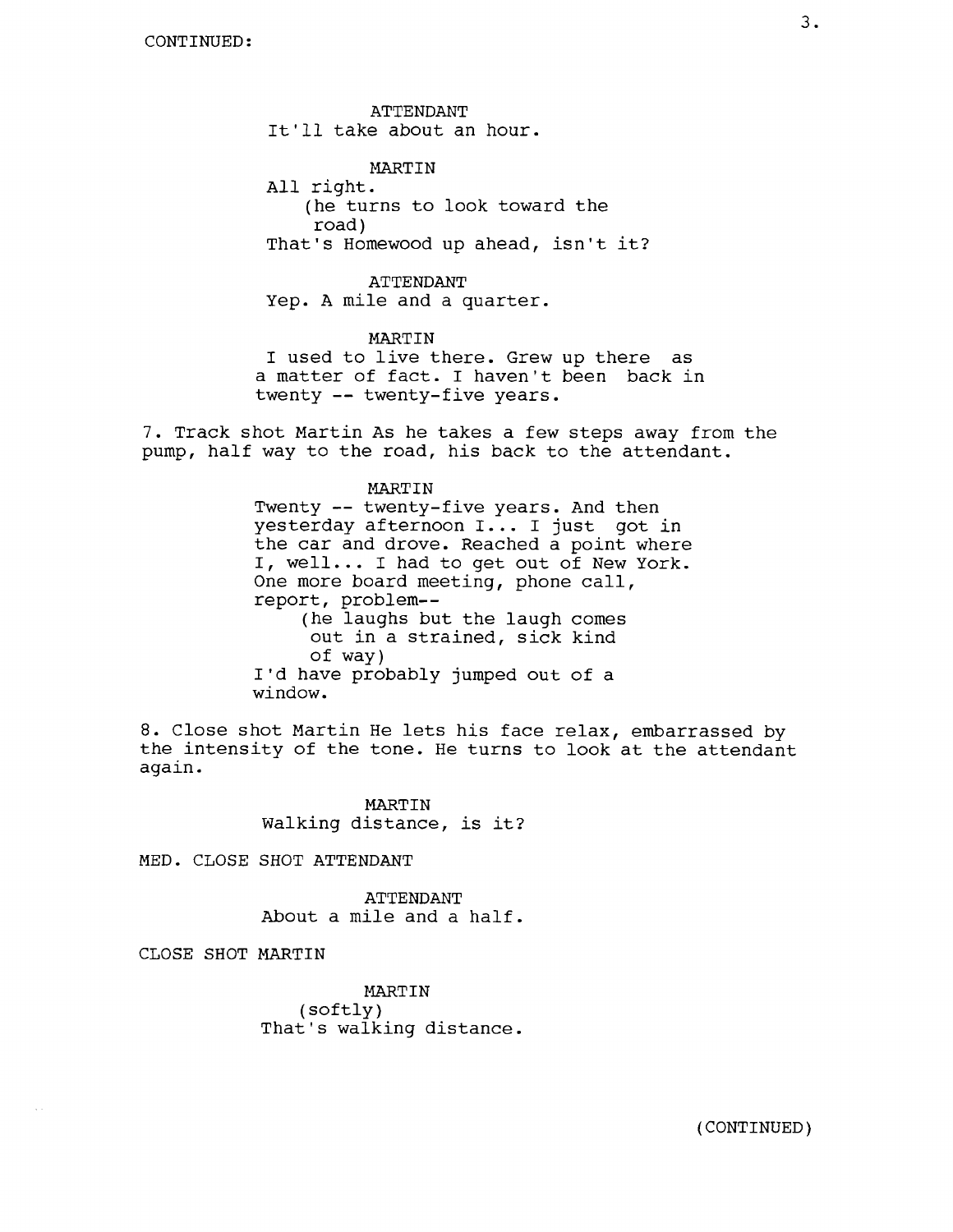CONTINUED: (2)

11. Pan shot over to mirror over the cigarette machine we see Martin's reflection on the road in the middle of a long walk off into the distance.

LAP DISSOLVE TO:

12. Reflection of Martin in drugstore mirror As he's just

entering.

INT. DRUGSTORE FULL SHOT THE ROOM

A soda jerk named Charlie sits on a stool behind the fountain reading a magazine, occasionally taking a drag of a cigar which he puts back into an ashtray under the counter. The subtle suggestion of the room is that it's old-fashioned. The equipment is from twenty years ago. The ads are not flamboyantly old, but as a part of a whole -- they look different in a subtle way. Martin walks into the store, looks around briefly, smiles at what he sees, goes over to the counter, nods at the soda jerk who puts the cigar down and rises, walks to a point opposite him behind the fountain counter.

> CHARLIE What'll it be?

MARTIN (pushing down a kind of excitement that comes from being back in this place) You still make great chocolate sodas? Three scoops?

CHARLIE (looking at him a little fish-eyed) How's that?

# **MARTIN**

(laughs softly, and a little apologetically) I used to spend half my life in this drugstore. I grew up here. The one thing I remember always ordering -- that was a chocolate ice cream soda with three scoops and it was ten cents too.

The soda jerk looks at him a little quizzically then shrugs, turns, starts to fix the soda. Every now and then he looks at the reflection of Martin in the mirror. Martin is looking around the room.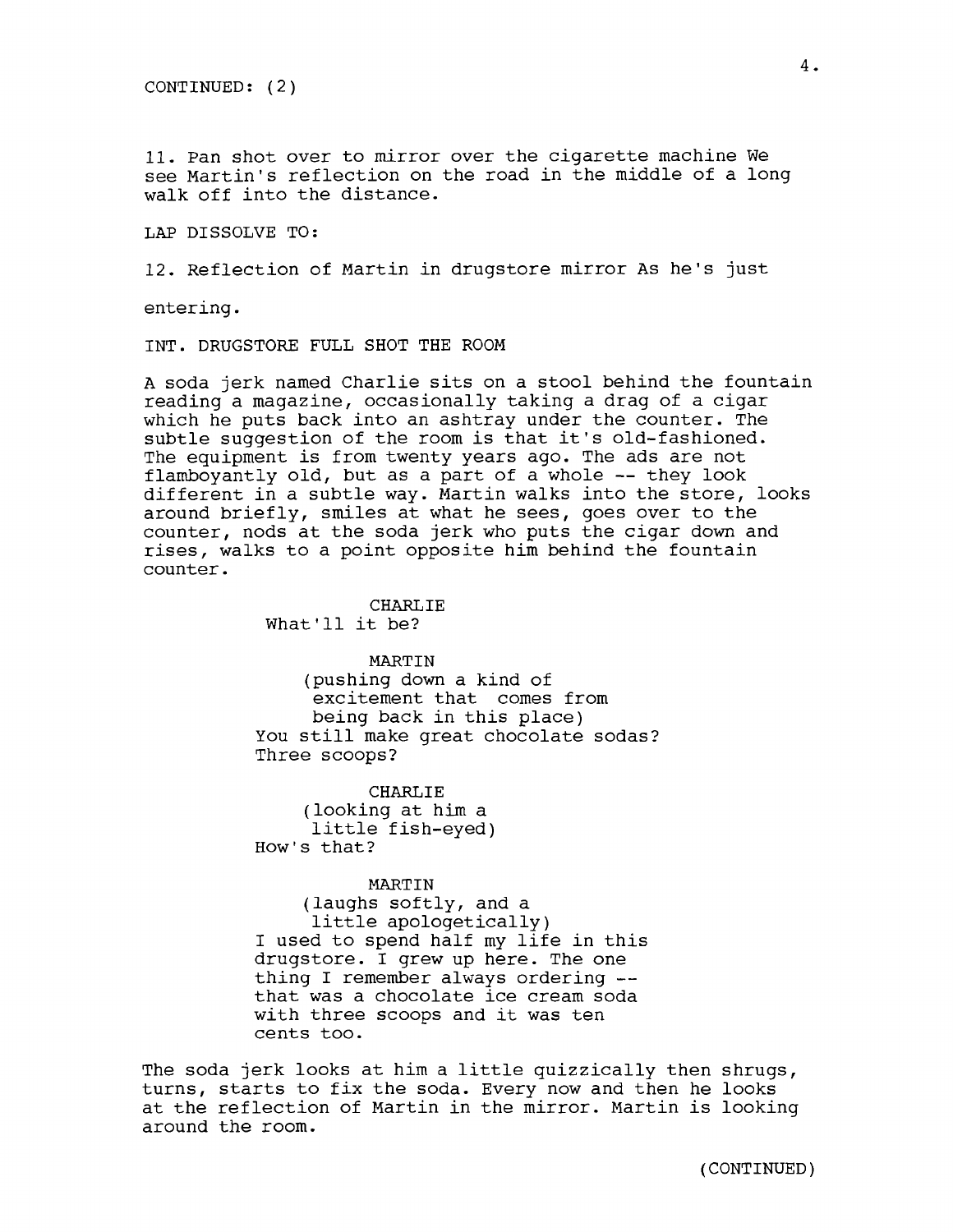MARTIN You know, you look familiar to me, as if I'd seen you before. CHARLIE (shrugs) I got that kind of a face. MARTIN It's been a long time. Twenty years. That's when I left here. (then he laughs at some collection of secret thoughts) I wish I had a buck for every hour I sat at this fountain though, from grammar school right through third year high. (then he turns and looks toward the front door) The town looks the same, too. (he turns back to Charlie) Really amazing, you know? In twenty years to look so exactly the same.

The soda jerk stirs the soda, carries it over to him, puts it down in front of him, takes a paper napkin, lays it alongside.

> CHARLIE That'll be a dime.

Martin starts to fish in his pocket, then stops abruptly, then incredulously--

MARTIN

A dime? (he holds the soda up) Three scoops?

CHARLIE That's the way we make them.

> MARTIN (laughs}

You're gonna lose your shirt. Nobody sells sodas for a dime anymore.

CHARLIE They don't? Where you from?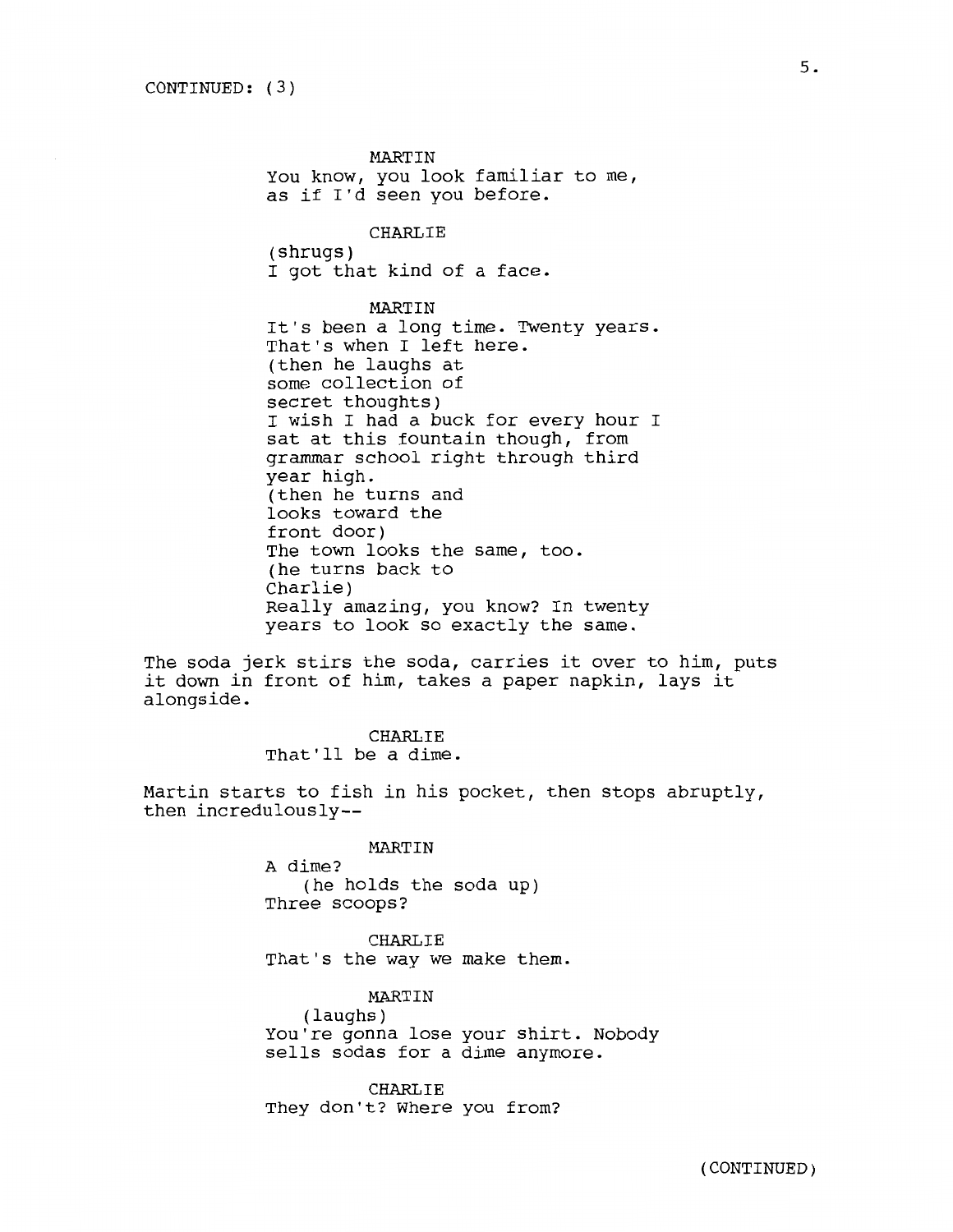**MARTIN** 

New York. (he takes a sip of the soda, spoons down some ice cream) You make a great soda.

He takes another swig from the soda.

**CHARLIE** 

Taste okay?

**MARTIN** 

Wonderful.

There's a few slurping sounds from the bottom of the glass as the last of the soda disappears. Martin puts the glass back on the counter, looks around again.

> **MARTIN**  Funny. How many memories you connect with a place. I always thought if I ever came back here -- it'd probably be all changed. (he looks around the store) But it's just as if I'd left yesterday.

> (he rises and goes to the front door, stares out at the street) Just as if I'd been away over night.

(he turns back, smiles toward the soda jerk) I'd almost expect Mr. Wilson to be sitting in the stock room and sleeping just like he always did before he died. That's one of the images I have. Old Man Wilson sleeping in his big comfortable chair in the other room.

(he points to the far door at the other end of the room,then reaches in his pocket, takes out a dollar bill, takes it over to the counter, puts it down) Thanks very much.

(CONTINUED)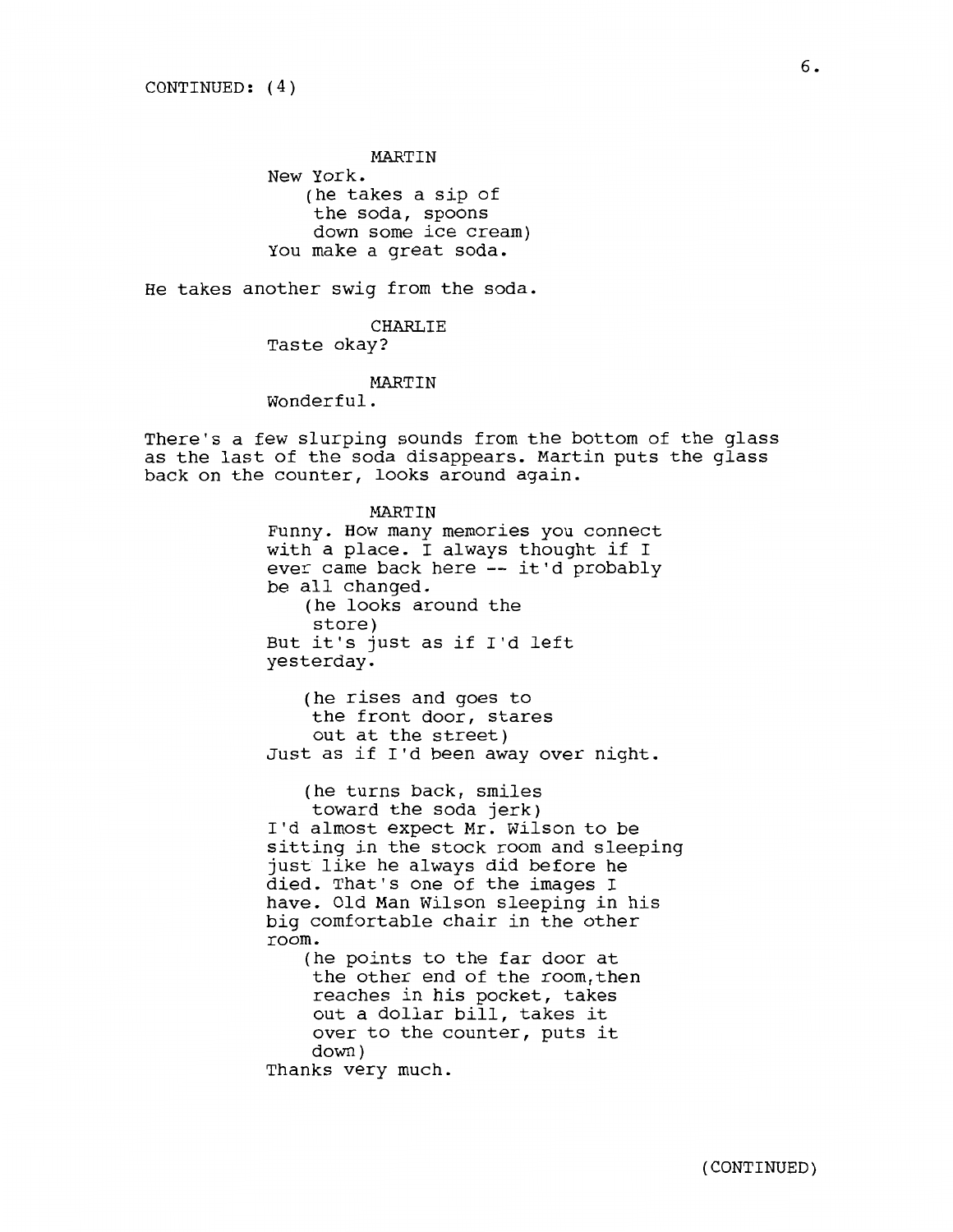**CHARLIE**  (stares at the bill) That's a buck!

**MARTIN**  (smiles, taps the glass then makes a motion to include the whole room) That.. and this, it's worth it.

He turns, walks back to the door and goes outside. The soda jerk shakes his head as if just not understanding the complexity of that man, takes the glass, puts it in the sink. In doing so he notices a couple of open syrup containers, checks them, then walks over toward the door at the far end of the room. THE CAMERA BEHIND HIM now, looks toward the room where a white haired man sits dozing in a big oldfashioned chair.

# CHARLIE

Mr. Wilson?

The old man opens his eyes, takes a deep breath, smacks his lips, rubs his jaw -- part of a ritual of waking up.

# WILSON

Yup, Charlie?

CHARLIE We're gonna need some more chocolate syrup, Mr. Wilson.

# WILSON (nods)

I'll order some this afternoon.

Then he winks, grins, closes his eyes and goes back to sleep as we:

### DISSOLVE TO:

EXT. RESIDENTIAL STREET LONG SHOT LOOKING DOWN THE STREET

Martin comes into the frame, his back to the camera. He stops, then turns profile to camera to look from house to house. There's a smile on his face as if this too were par There's a smile on his face as if this too were part of a memory that all fitted into place.

15. Track shot with him As he walks down the street studying the houses, nodding occasionally.

7.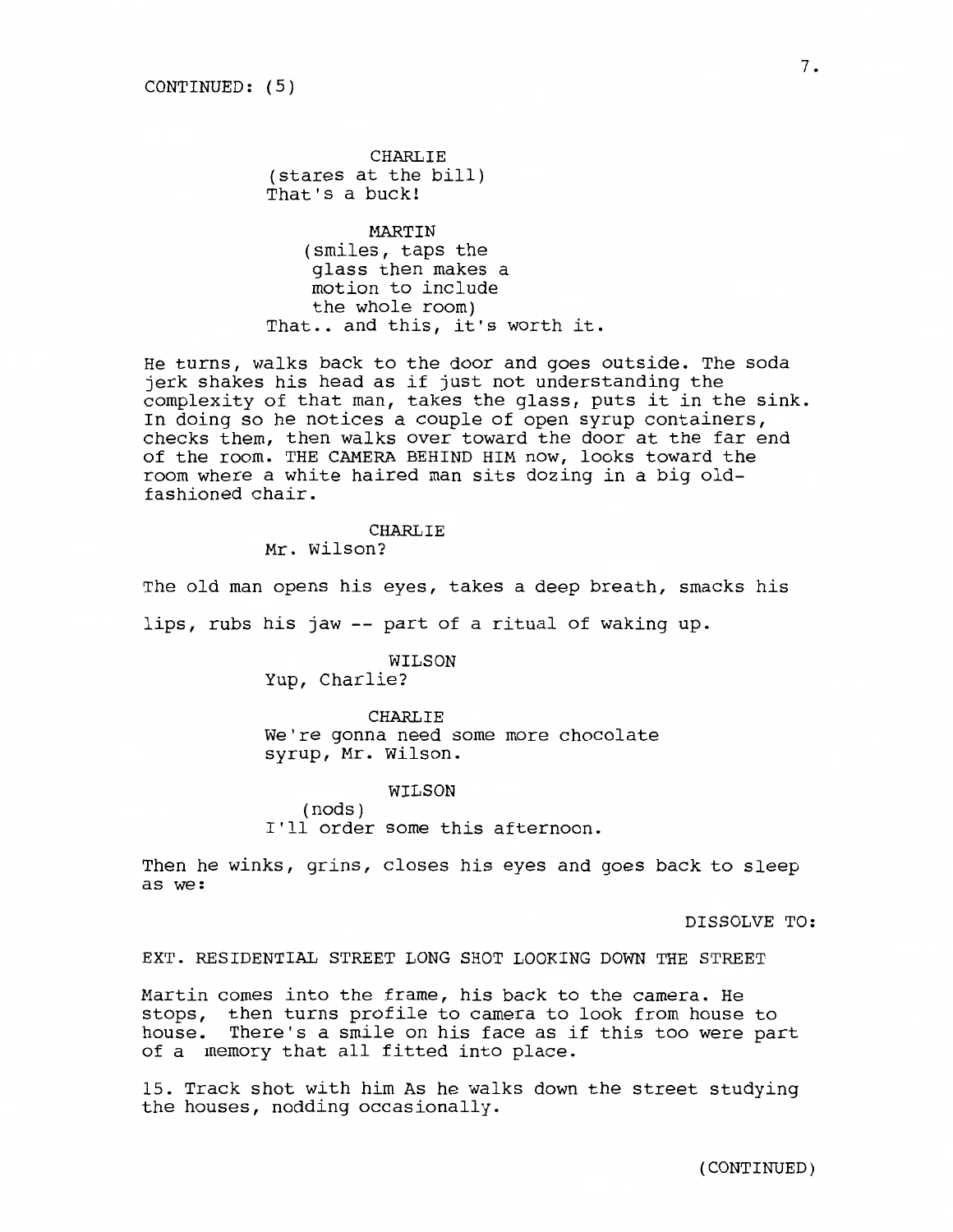16. Track shot closer on Martin As he calls off the names of the houses.

> **MARTIN**  van Buren. Wilcox. (then looking across the street) Over there Dr. Bradbury. Mulroony.

Then he looks back on his side of the street again and stops.

17. Med. long shot small boy Kneeling down in his front yard playing marbles by himself. Martin comes into the frame.

18. Close profile shot Martin He smiles and then laughs softly.

19. Two shot Martin and the boy As the boy looks up at him.

BOY

Hi.

**MARTIN**  (points to marbles) You pretty good?

**BOY**  At aggies? Not bad.

**MARTIN**  I used to shoot marbles too. We gave them special names.

(he holds up his fingers to form a circle) The steel kind... the ball bearings we got off streetcars -- we called them steelies. And the ones you could see through -- they were clearies. Still call them names like that?

The boy slowly rises, studying Martin with great interest but with a hint of trepidation. He nods.

**BOY** 

Sure.

**MARTIN**  (points to the telephone pole) And over there we used to play hide and seek. (he smiles again. **(MORE)** 

8.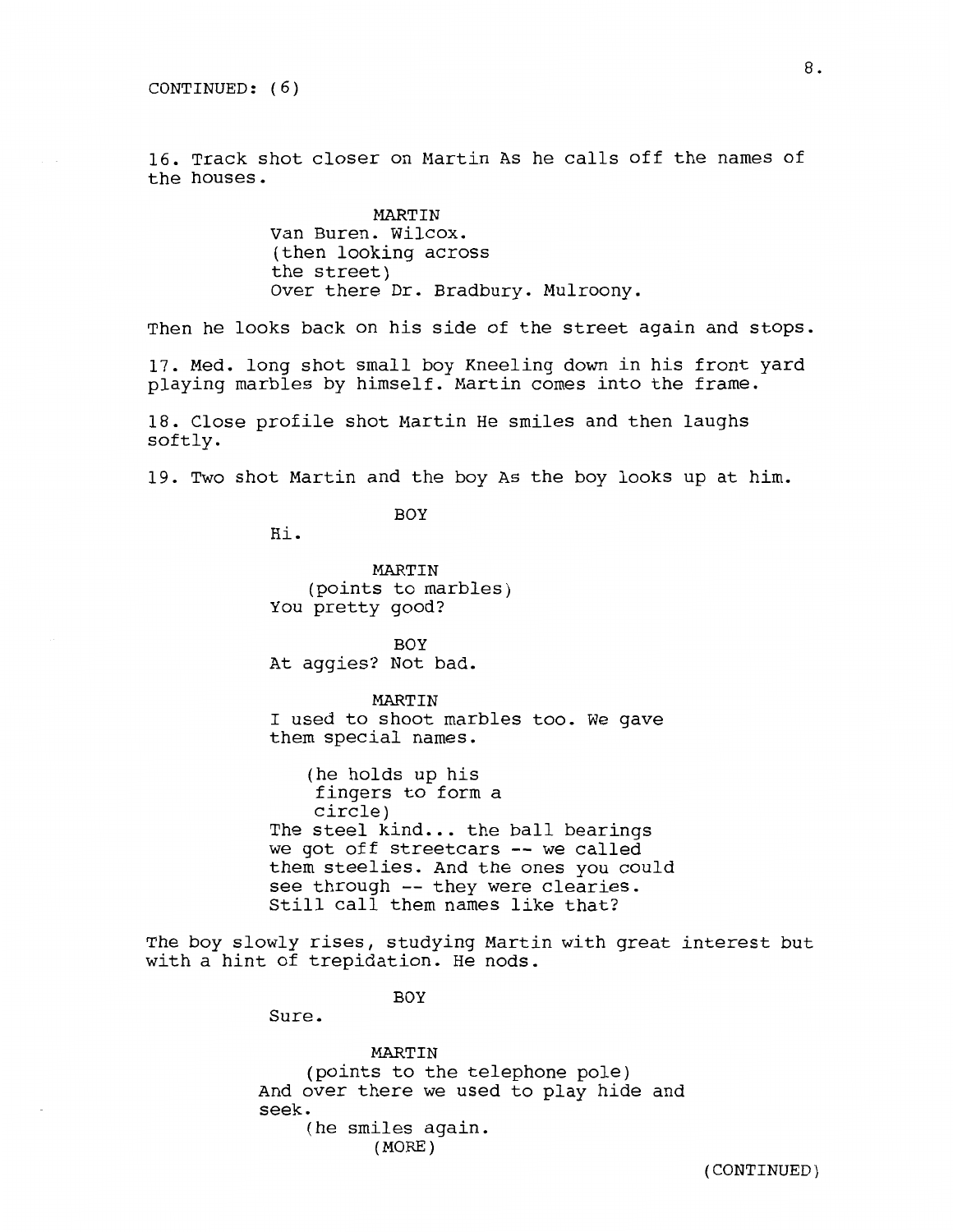MARTIN (cont'd) It's almost as if he were dredging up these memories for himself and putting them out into the air) Draw a circle around the old man's back and who's to punch it. (then he laughs, shakes his head, looks down at the boy again) Right on this street, too. Right over there. And I used to live in that corner house down there. (he points) The big white one. BOY The Sloan house? **MARTIN**  (a little wide eyed) That's right! You still call it that? **BOY**  Still call it what? **MARTIN**  The Sloan house. My name's Sloan. I'm Martin Sloan. What's your name? He holds out a hand. The boy backs away, frightened. BOY You're not Marty Sloan. I know Marty Sloan and you're not him. **MARTIN**  I'm not, huh? (he reaches into his coat pocket, takes out a wallet) Let's see what the driver's license says, huh?

20. Close shot his hands Opening the wallet.

21. Med. close shot Martin As he looks down at it and then holds it out.

MARTIN

See?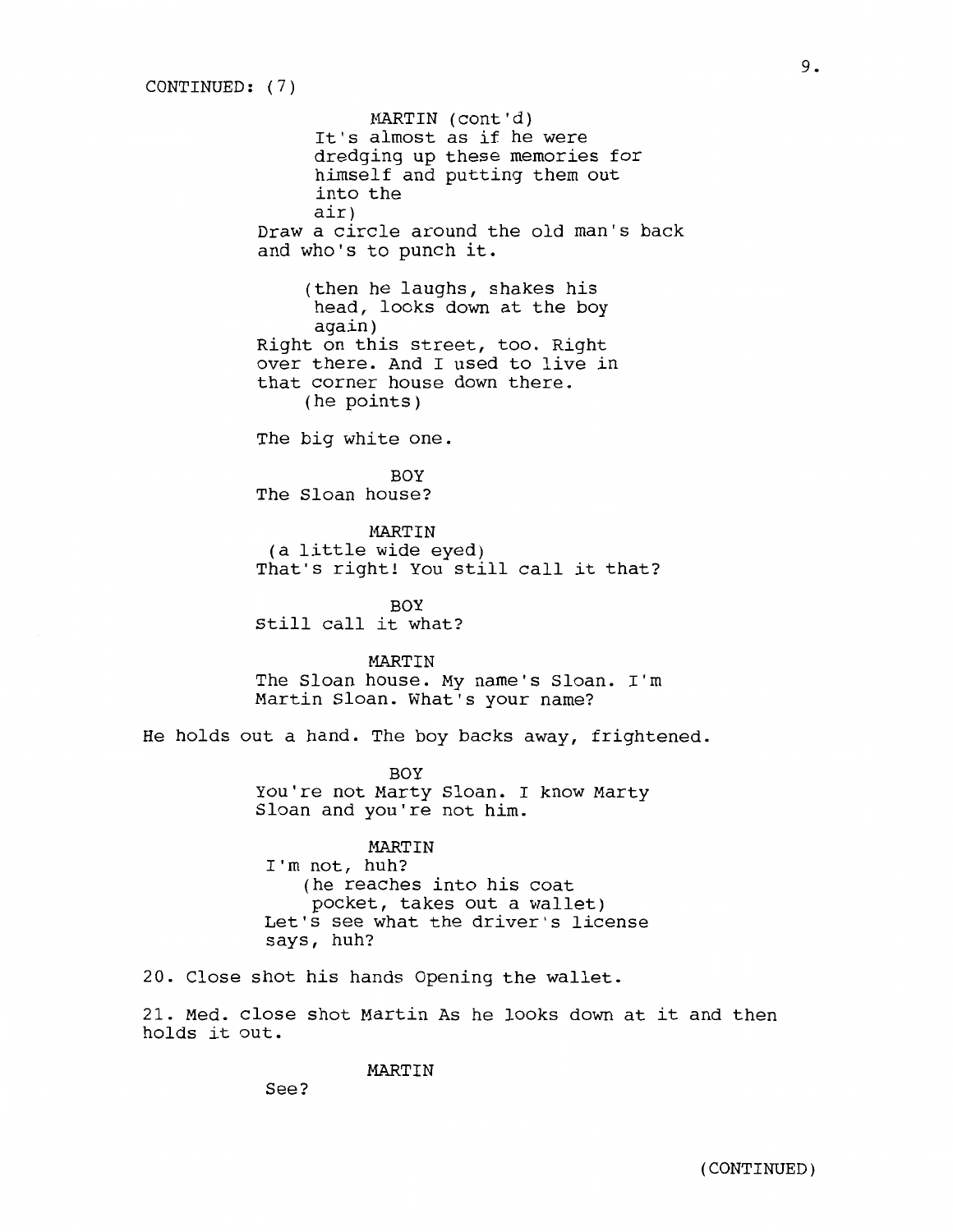CONTINUED: (8)

22. Med. close shot spot on sidewalk Where the boy was. He's no longer there. Martin looks off in the direction of the boy's exit. His face is suddenly thoughtful, then he turns and looks down the street and he starts to walk.

23. Long shot Martin As he approaches the camera. He's now at the corner and he stops and studies the house in front of him, a big white two story Victorian. A white fence surrounds it. He slowly reaches down and unlatches the front gate, walks up the front walk up the steps, stands by the front door.

24. Close shot his hand As it very slowly reaches for the bell. He pushes the button. There's the sound of footsteps from inside. The door opens. A middle aged man stands there. He smiles warmly.

**MAN** 

Yes?

25. Close shot Martin His eyes wide, his face goes white, and he just stands there, stock still, silently.

TWO SHOT

**MAN**  (his smile fading a little) Yes? Who did you want to see?

**MARTIN**  (his voice almost a whisper) Dad. Dad.

WOMAN'S VOICE (from inside the house) Who is it, Robert?

MARTIN (questioningly) Mom? Is that Mom?

ROBERT Who are you? What do you want here?

MARTIN (shaking his head with disbelief and yet emotionally torn by the sight of loved ones he's not seen in so many years) Why are you both here? How can you be here?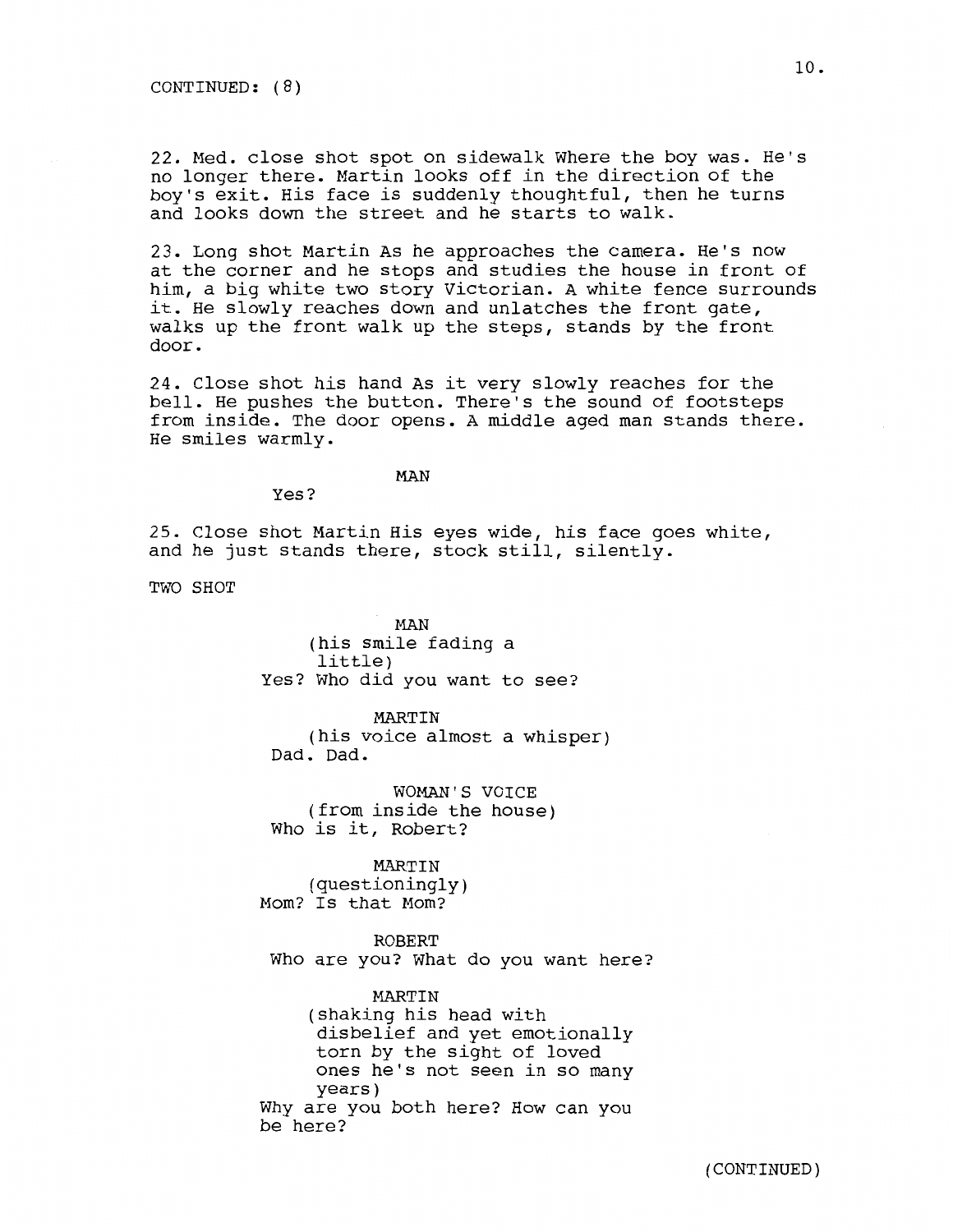27. Med. long shot looking through the door As a woman appears behind Robert. She looks questioningly from Robert to Martin.

> **WOMAN**  Who is it? What do you want, young man?

Martin takes a step toward them. His nervously shaking hands extend outward as if to embrace them.

> MARTIN Mom, don't you know me? It's Martin.

> > **WOMAN**

Martin? (and then wide-eyes, frightened, to her husband in a stage whisper) He's a lunatic or something.

Robert is about to close the door and Martin sticks a foot against it.

> **MARTIN**  Wait a moment. Mom, you mustn't be frightened of me. This is Martin. I grew up here.

(and then unable to understand the enormity of the mystery) What's the matter with you both? Don't you know your own son?

Robert starts to push the door closed and Martin struggles with him, trying to keep it open.

### **MARTIN**

Dad, please. Mom, look at me. Dad...

But the door is closed tight in his face now and he stands there staring at it. He takes a step back away from the door, turns to face the street, his face a mask now, totally unable to comprehend. Then very slowly his eyes go down toward the porch floor and the newspaper.

28. Track shot As he slowly walks down the steps of the porch to the sidewalk.

29. Long shot a 1934 Roadster Sitting at the curb. A big sign is pasted on it.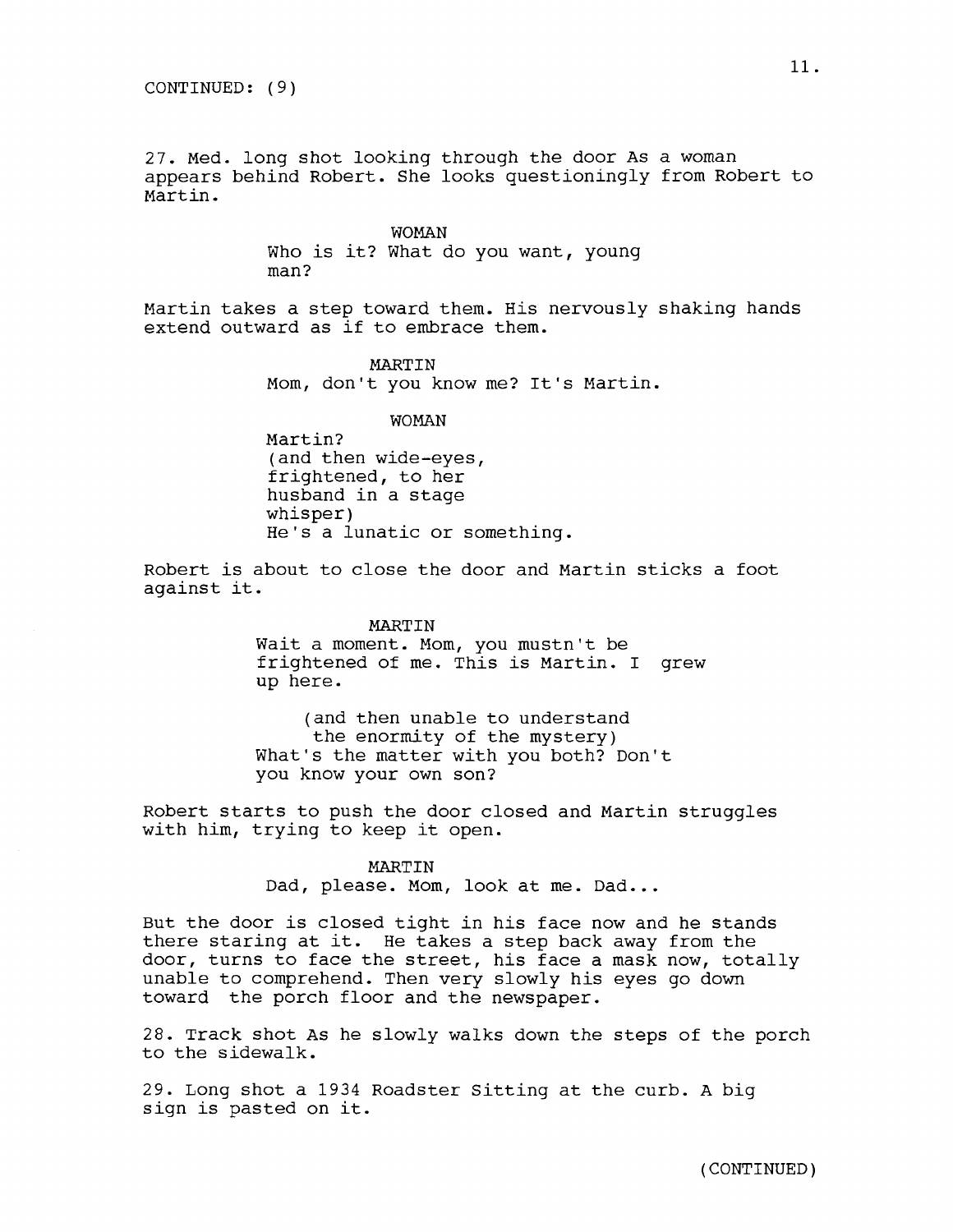CONTINUED: ( 10)

"This brand new 1934 Roadster to be given away free at the legion hall, Thursday night. Buy your chances now at the high school!"

30. Close shot Martin Reacting.

31. Close shot lettering "1934" On the sign.

32. Close shot Martin As he slowly turns away to look back toward his house, staring at it with a strange mixture of hunger and disbelief.

FADE TO BLACK

### END ACT ONE

ACT TWO

FADE ON:

**EXT. PARK [DAY] A LONG SHOT DOWN A TREE-LINED PATH** 

It's warm and summery and occasionally kids flit by carrying cotton candy, ice cream cones, et al. Turning the bend and becoming visible facing the camera is Martin. He walks slowly, drinking in the sights and sounds as he does so. Off in the distance is the sound of a calliope, its tinny, rag time dissonance so rich in nostalgia that Martin has to pause momentarily and listen.

34. Track shot with him As he walks down the path taking in passing sights like an organ grinder, a cotton candy vendor, a Good Humor man and children -- always children. The path branches off and at this fork Martin stops and looks across at a clearing.

CUT TO:

35. Reverse angle looking toward the clearing In the middle is a large band stand and pavilion set up with chairs in preparation for the night concert. Several boys play around its steps.

36. Track shot Martin As he walks toward the pavilion. He stands down at the foot of the steps and looks up at it. A young woman wheeling a baby carriage pauses close by. They exchange a look and the woman smiles.

> **MARTIN**  wonderful place, isn't it?

> **WOMAN**  The park? It certainly is.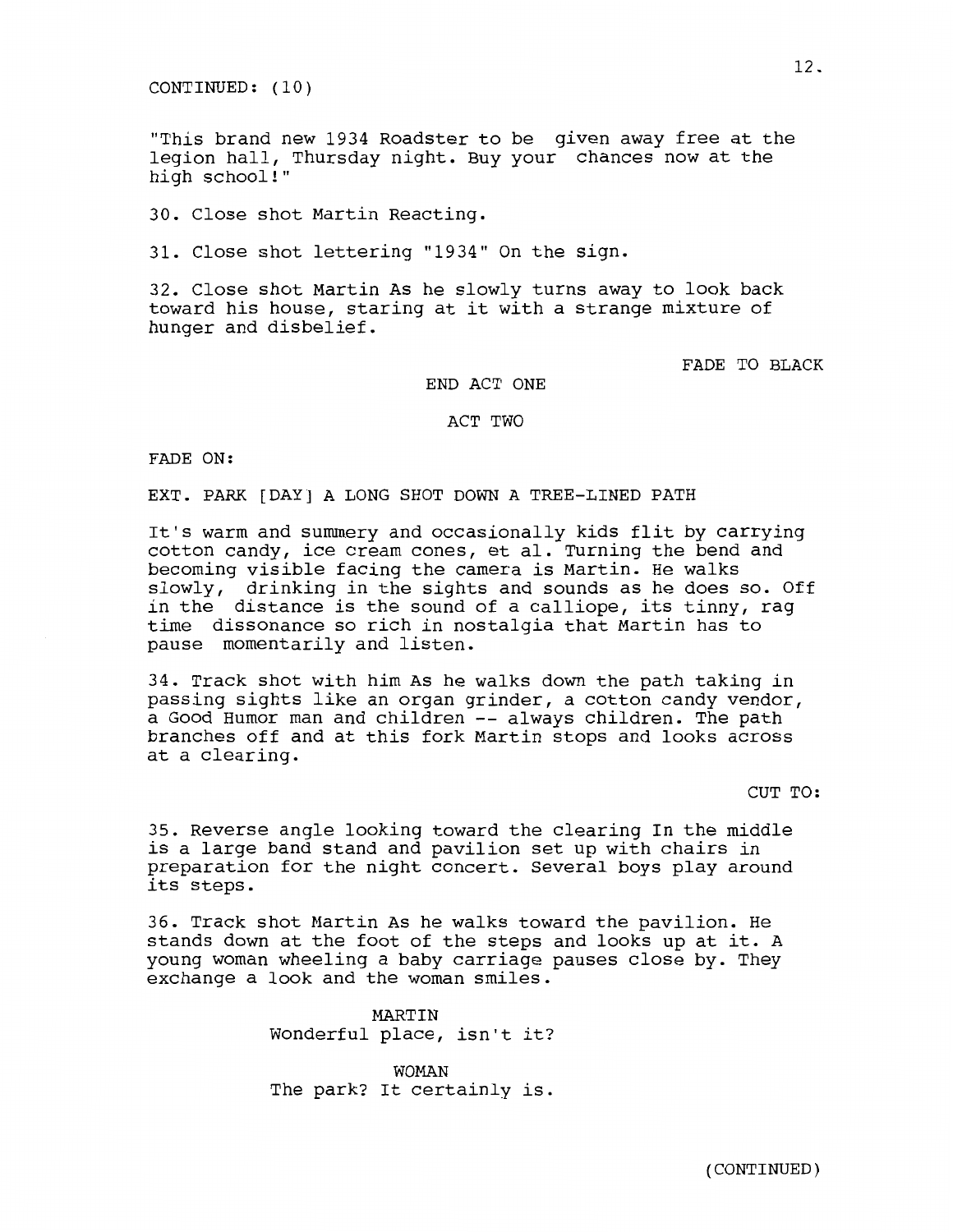Martin listens for a moment as the calliope music can still be heard. Martin jerks his thumb in the direction of the music.

> **MARTIN**  That's a part of summer, isn't it? The music from the merry-go-round. The calliope.

> > **WOMAN**

(laughing) And the cotton candy. And the ice cream. And the band concert.

**MARTIN**  (a little disjointed, unable to put into words the nostalgia he's feeling now) There isn't anything quite as good ever. Nothing quite as good as summer and being a kid.

**WOMAN**  Are you from around here?

### **MARTIN**

No  $--$  what I mean is  $--$  I used to be. I lived just a couple of blocks away. I remember this band stand. I used to sneak away at night, lie over there on the grass staring up at the stars, listening to the music.

> (the recollection of this feeds his memory and makes him become

voluble and excited)

I played ball in that field over there. (he points)

And that merry-go-round. Oh my goodness I grew up with that merry-go-round.

(then his eyes darting around, he points up to one of the posts of the pavilion) I carved my name on that post one summer. I was eleven years old and I carved my name right on that--

37. Flash shot a small boy About eleven. He has a pen knife out and is in the process of carving something on the post.

38. Track shot Martin As he runs toward the post. The boy looks up frightened.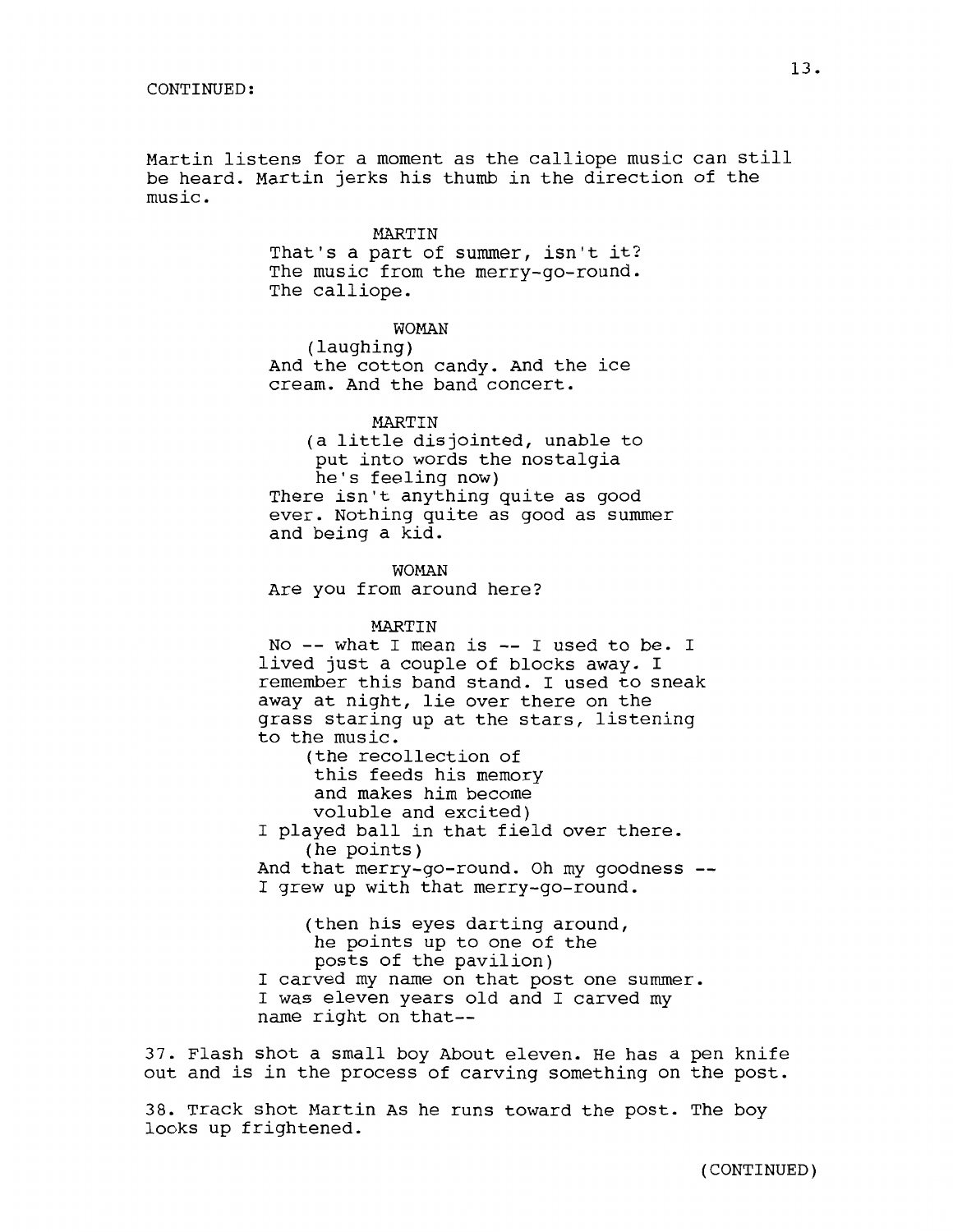CONTINUED: (2)

He flings the knife away and backs off.MARTIN reaches the post, grabs it and stares down at it. CUT TO:

39. Extremely tight close shot the post In a boyish scrawl carved in the wood is the name "MARTIN SLOAN."

40. Med. shot Martin whirls around to look down at the boy.

**MARTIN**  Martin Sloan? You're Martin Sloan?

The boy takes another step backwards, frightened by the intensity of Martin's look and voice.

> **BOY**  Yes, sir. But I didn't mean nothin', honest. Lots of kids carve their names here. No kiddin'. I'm not the first--

**MARTIN**  (interrupts, taking a step toward the boy) You're Martin Sloan. Sure, that's who you are. That's the way I looked-- The boy is at this moment terribly frightened by the intensity on Martin's face.

He backs away down the steps and suddenly breaks into a run.MARTIN, his face contorted with excitement and discovery, calls after the boy.

> **MARTIN**  Martin! Martin, don't be frightened -- Hey, Martin--

He starts to take a few running steps after the boy and then stops just a few feet away from the pavilion.

41. Long angle shot looking down He turns very slowly to see the woman staring at him. There's a curiosity on the woman's face and almost an accusation. Martin's voice is hesitant now. He points in the direction of where the boy has run and disappeared.

# **MARTIN**

I didn't want to hurt him. I just wanted to talk to him... ask him some questions. I was going to tell him what would happen to him. (now he closes his eyes tightly and runs a hand over his forehead) **(MORE}**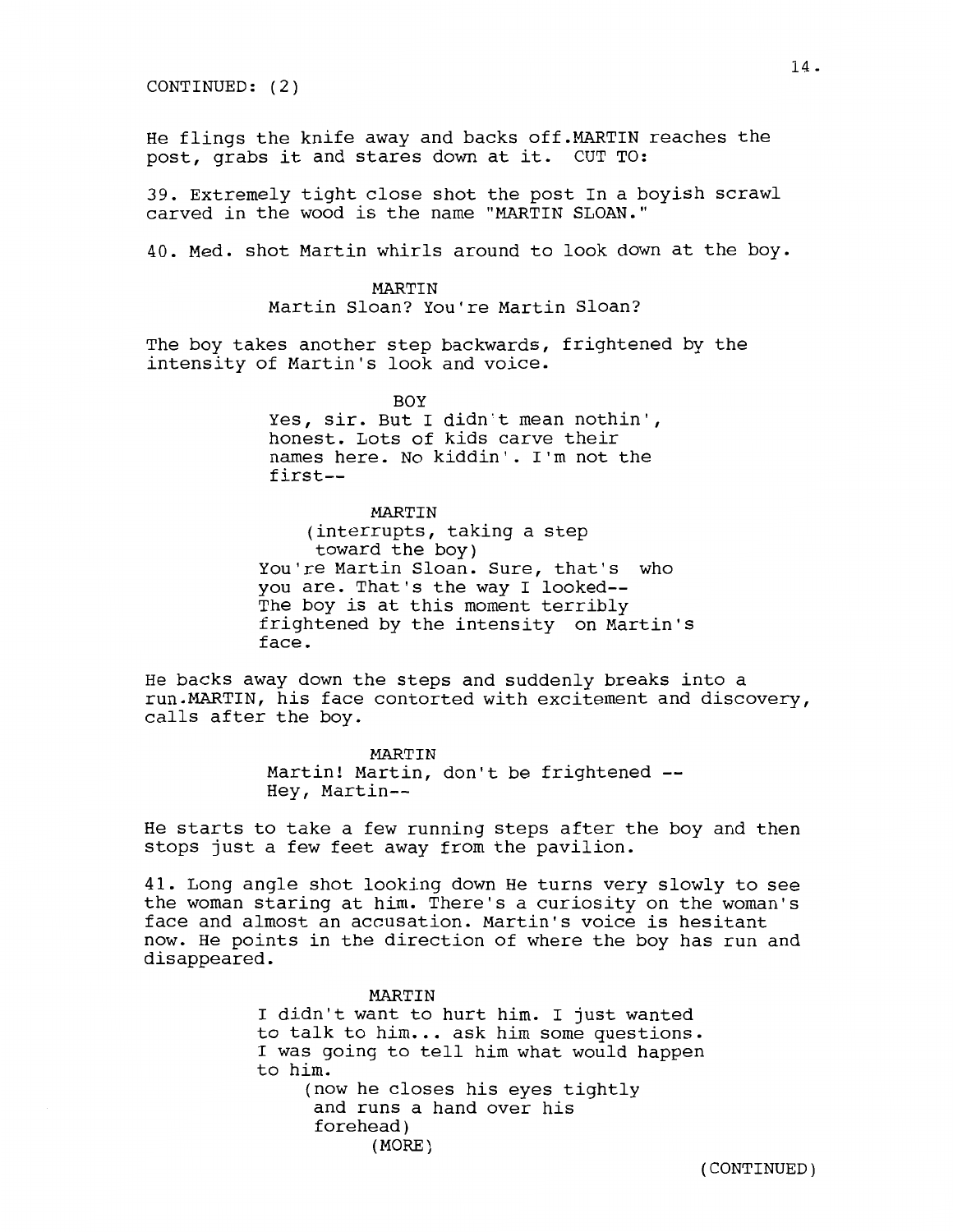MARTIN (cont'd) I don't know. I really don't know. (now he opens his eyes) If it's a dream... I suppose I'll wake up.

42. Extremely tight close shot Martin's face As he looks off, listens to the sound of the music.

> MARTIN (softly, but with and intensity) But I don't want it to be a dream. (he looks at the woman now and there are tears in his eyes) I don't want time to pass now.

The woman, very, very ill at ease, with an attempt at nonchalance, starts to wheel the carriage away.

> **MARTIN**  You don't understand, do you? Please. Let me tell you what's happened to me ...

(he takes a step after her) Please...

The woman continues to wheel the carriage away from him.

43. Long shot the woman She gets to one of the paths leading to the pavilion. She stops, turns and looks at him again. At this point Martin walks hurriedly out of the pavilion area.

**DISSOLVE** TO:

**EXT. STREET [NIGHT] MED LONG SHOT** 

Looking toward the front porch of the Sloan house. Robert sits on the porch on a glider. There is the sound of the creak of the swinging back and forth and other night sounds of crickets, a distant bull frog, the soft rustle of a July wind.

THE CAMERA MOVES IN for a closer shot of Robert on the porch. He suddenly inches forward on the glider, listening. There is the sound of footsteps on the sidewalk beyond, then Robert rises and moves to the top of the porch steps. The light from the lamp post shines on his face.

45. Pan shot over to the front of the house and front path MARTIN stands there looking up toward the house. His foot touches something. He looks down.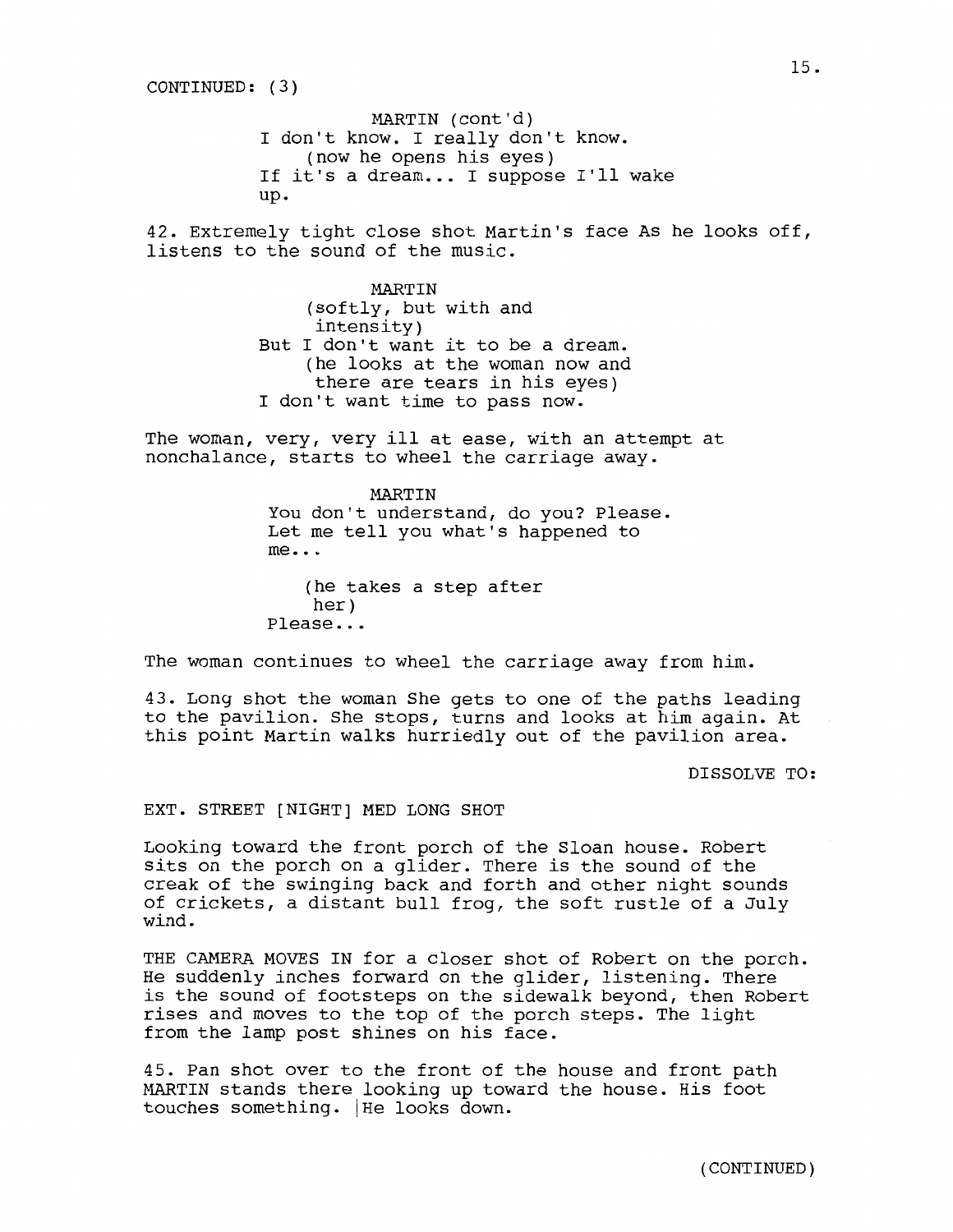46. Close shot baseball mitt He bends down and picks it up.

47. Med. close shot Martin He puts the glove on his hand, pats out a pocket, smiles as he does so. Then he takes a few steps toward the house. A bike is parked close to the steps. !Martin walks over to it, touches it, rings the bell on the handlebar. Then he looks up at his father who is staring at

48. Close shot Robert He's interested now but not frightened.

ROBERT Back again, huh?

TWO SHOT BOTH **MEN** 

# **MARTIN**

(nods) I had to come back. This is my house. (he looks down at the glove in his hand) This is mine, too. You bought it for me on my eleventh birthday. (then he looks up toward his father) What about the baseball that Lou Gehrig autographed? Where's that?

50. Close shot Robert As he reacts. He takes the pipe out of his mouth, looks intensely at the younger man.

ROBERT

(softly) Who are you? What do you want here?

51. Med. shot He strikes a match and in the brief flare he studies Martin's face.

#### MARTIN

I just want to rest. I just want to stop running for a while. I belong here. Don't you understand, Pop? I belong here.

#### ROBERT

(his voice very gentle) Look, son, you're probably sick. You've got delusions or something. And I don't want to hurt you and I don't want you to get into any trouble either. But you better get out of here or there will he trouble.

At this moment Mrs. Sloan comes out.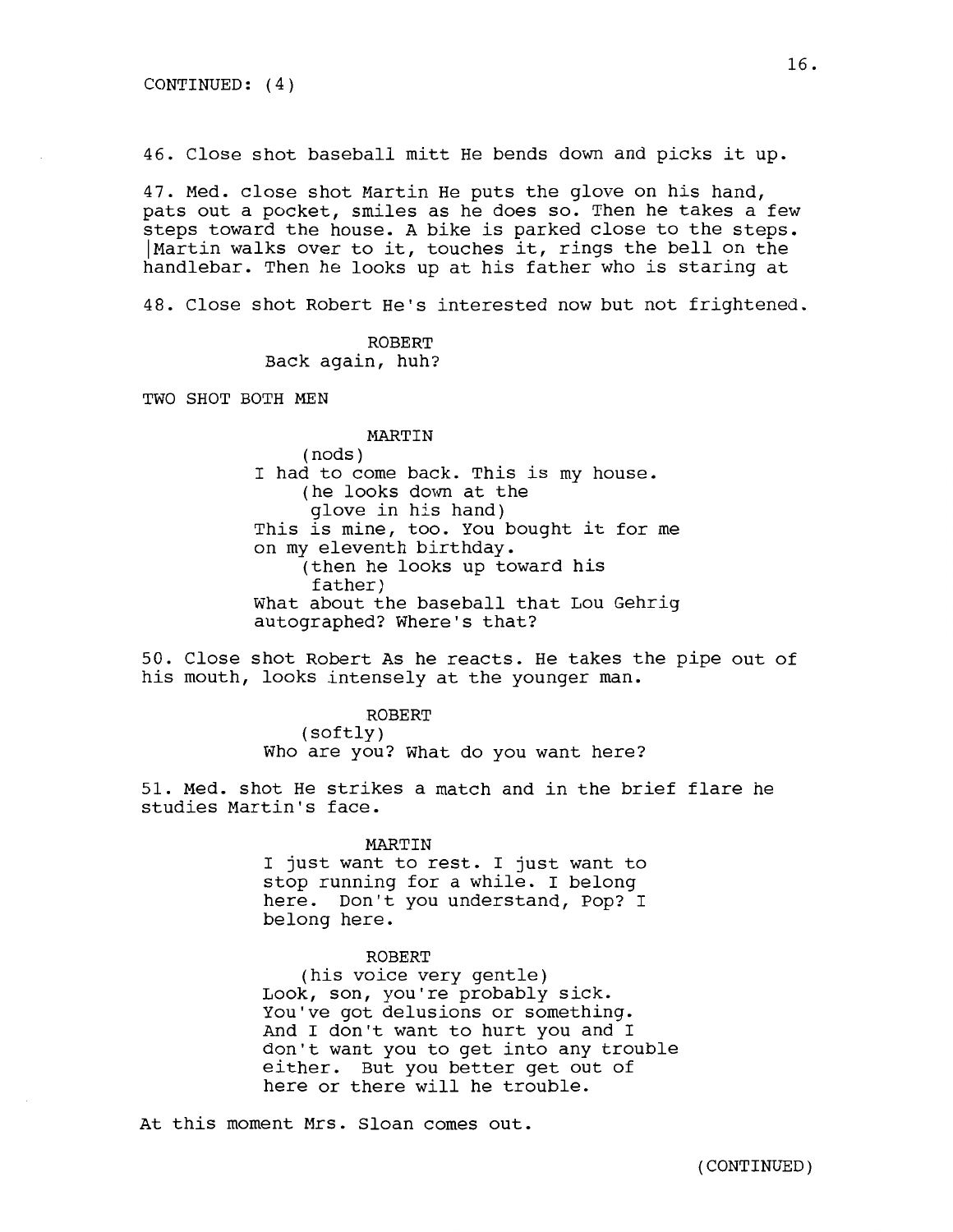# **MRS.** SLOAN Who you talking to, Rob--

She stops abruptly, eyes wide, when she sees Martin standing at the foot of the steps. She hurriedly goes over to her husband.

#### **MARTIN**

Mom, won't you look at me? Look into my face. You can tell, can't you?

He takes a step up the porch. The woman shrinks back against her husband.MARTIN'S face is in the light of the street lamp.

> **MARTIN**  Mom, just look at me. Please. Who am I? Tell me who I am.

**MRS. SLOAN**  You're a stranger. I've never seen you before. Robert, tell him to go away.

**MARTIN**  You've got a son named Martin, haven't you? He goes to Emerson Public School.

The month of August he spends at his aunt's farm near Buffalo, and a couple of summers you've gone up to Saratoga Lake and rented a cottage there. And once I had a sister and she died when she was a year old.

> **MRS. SLOAN**  (frightened, to her husband) Where's Martin now?

Martin grabs her. He's beyond logic now, beyond caring. He has one single preoccupation and this is to prove who he is. He grabs his mother.

> **MARTIN**  I'm Martin! I'm your son! You've got to believe me. I'm your son Martin. (with one free hand he grabs at his wallet and pulls it out and starts tearing into the cards and identification inside) See? See? All my cards are in here. All my identification. Read them. Go **(MORE)**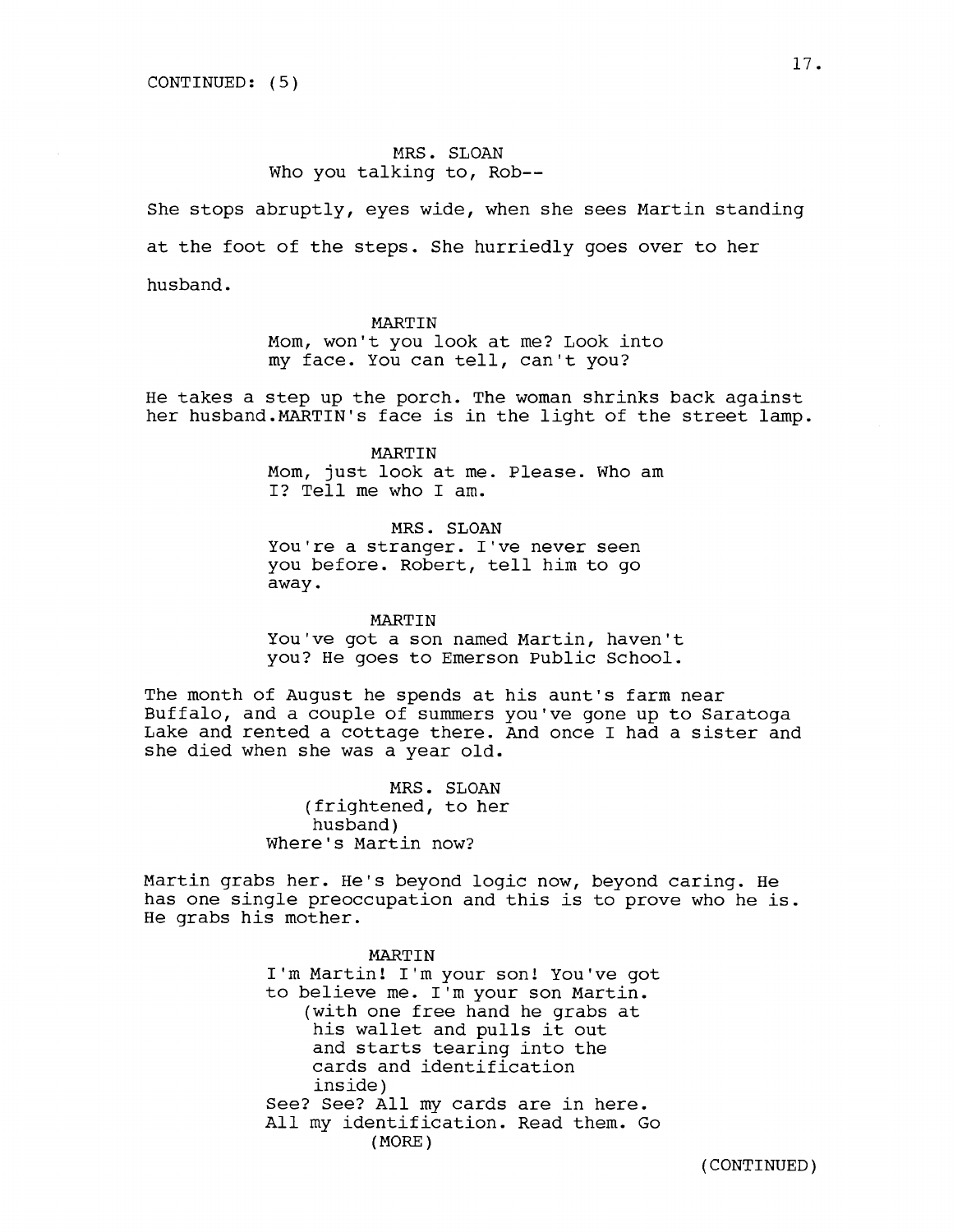MARTIN (cont'd) ahead, read them. (he tries to force them on her) Please. They'll show you--

The woman, desperately frightened, struggling to get away, suddenly hauls off and slaps Martin across the face. The wallet slips out of his hand and there's a dead silence.MARTIN slowly looks up to look from one to the other.

CUT TO:

52. Close shot of each As they stare back at him.

53. Med. group shot He slowly turns away, walks back to the top of the steps, looks down at the baseball glove that he's laid there.

54. Track shot of him As he walks down the steps, down the front path to the gate. He pauses, looks back toward the house.

55. Long shot the house His father and mother standing there watching him. He opens the gate, steps out, stands there aimlessly for a moment.

56. Close shot Martin As his head jerks up when he hears the sound of the distant calliope. It grows louder and louder until it is way out of proportion, discordant, loud, shrieking, and he starts to run, shouting as he does.

# **MARTIN**  Martin! Martin, I've got to talk to you. Martin.

57. Long angle shot As he runs toward the park.

DISSOLVE TO:

EXT. PARK [NIGHT] LONG SHOT DOWN THE PATH

It is now lit by street lamps. Off on the right is the light of the calliope and the music. On the left is the sound of the band in the pavilion and over this are a thousand voices and sounds of laughter, soda pop, popcorn popping -- the sounds of summer.

59. Med. close shot Martin As he steps out of the shadows and comes into the periphery of light thrown by one of the lamp posts. He looks tired now and yet compelled. His face is tense, nervous, but gradually softens, as all the sounds and the music penetrate his consciousness and once again he succumbs to the poignance that comes with nostalgia.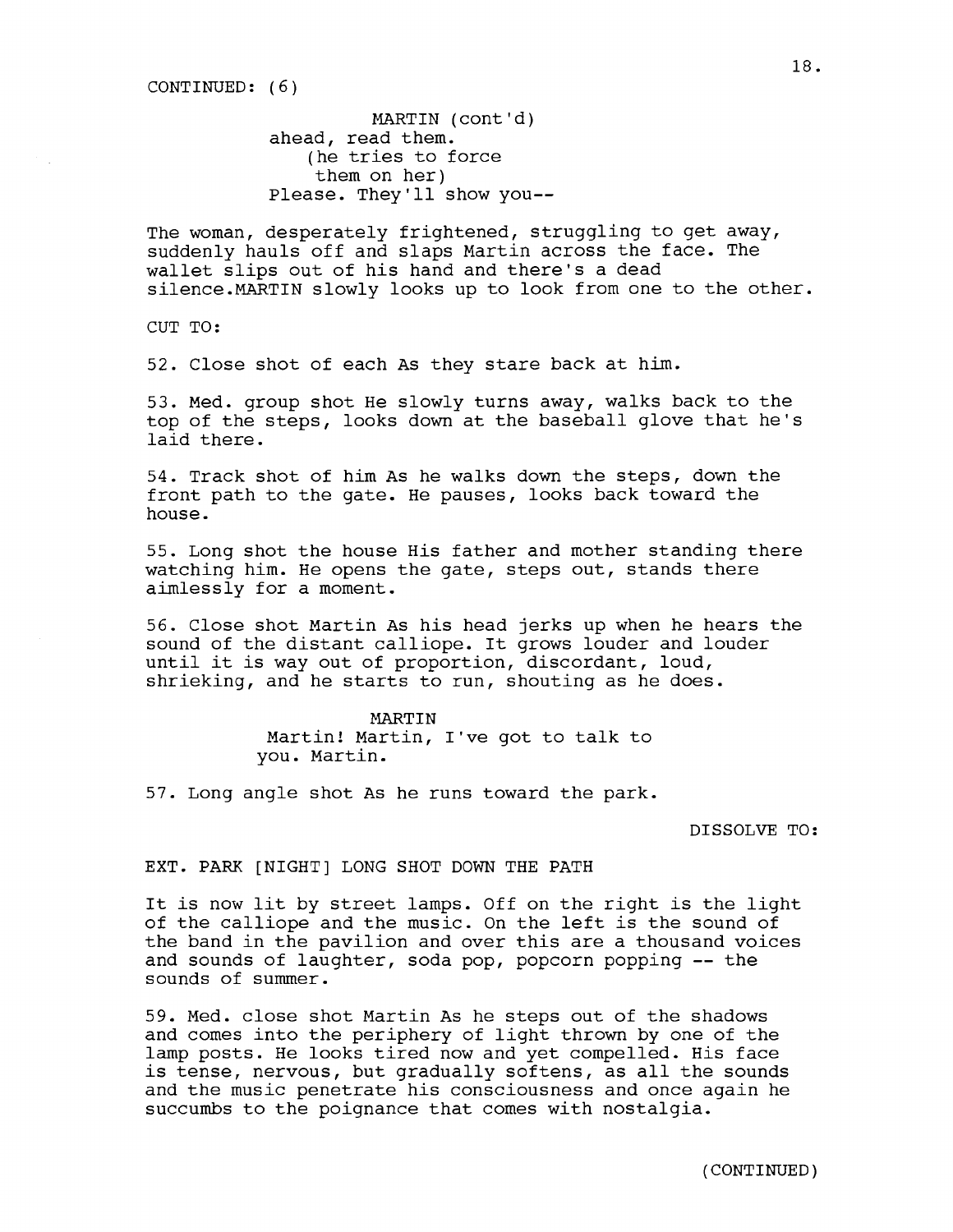CONTINUED: (7)

He walks down the path and pauses near the clearing to the pavilion listening to the music.

60. Close shot his profile As he listens and then smiles. He takes a few steps into the clearing, leans on a tree for a moment and slowly lets himself sink to the ground. He lies there with his hands behind his head staring up at the sky, listening to the band music. Pretty soon quite unconsciously he begins to hum the tune that the band is playing and he is suddenly aware of someone else humming the tune in a boyish tone. Startled, he bolts upright to a sitting position, looks to his right and there he sees Martin the boy. The boy jumps up with a hushed, frightened cry and begins to run.

61. Long shot looking down the path As the boy races down it and disappears around the bend. There is a beat and thenMARTIN appears behind him running after him.

62. Moving shot through the crowd Near the calliope as the boy pushes his way through people. A few feet behind him isMARTIN. The boy reaches the ticket taker stand and tries to force his way through.

> TICKET TAKER Nope, son. Not without a ticket, you don't.

The boy whirls around staring at Martin who has almost reached him now. He ducks under the turnstile and jumps on the merry- go-round. The ticket taker starts to shout and point toward him when suddenly he's pushed aside by Martin.

63. Angle shot looking down on the merry-go-round As the man and boy thread their way past the horses that go up and down.

64-67. Closer shots in between the horses First the boy's face and then Martin's, first covered by the horses as they go up, then revealed as the horses go down. Each time the boy's face looks more and more petrified and frozen with fear and each time they appear and reappear Martin is closer until suddenly we

CUT TO:

68. Flash shot In this brief moment they are now face to

face with nothing between them.MARTIN holds out his hands pleadingly -- supplicatingly.

**MARTIN** 

Marty, I don't want to hurt you, son. I just want to tell you something Martin! Please. Let me talk to you. Let me tell you something.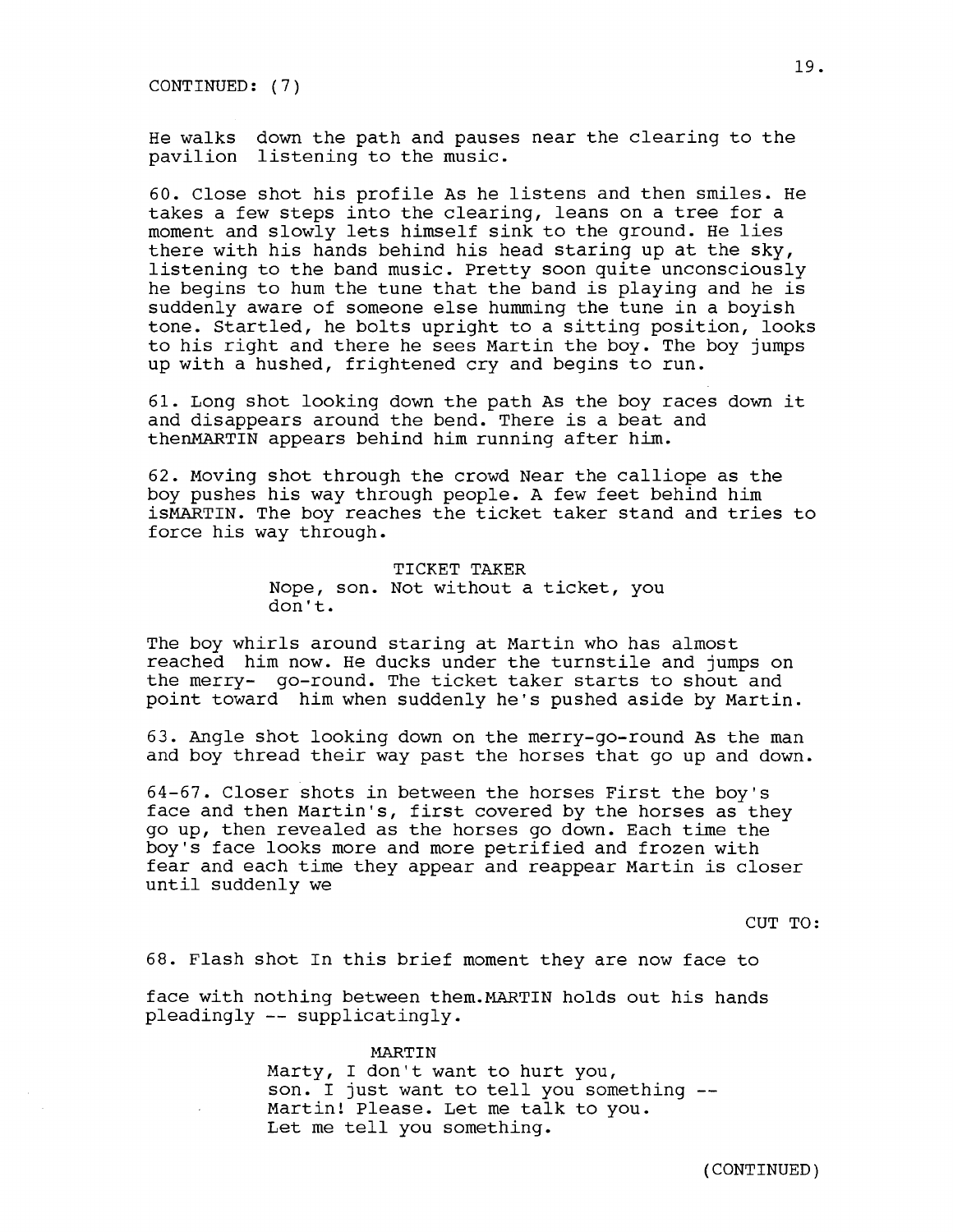69. Close shot the boy As he looks over his shoulder. We see the machinery of the merry-go-round from the moving platform on which the boy stands. Martin takes a step toward him now.

# **MARTIN**  Marty, please son--

At this point the boy, frantic, jumps toward the machinery. We hear his scream as we

CUT TO:

70. Flash shot Martin As he too screams in pain and grabs his leg.

71. Tight close shot the merry-go-round operator's face His eyes dilate with horror. A woman screams.

72. Close shot operator's hand on the level As he pulls it back with a giant squeaking sound.

73. Angle shot looking up toward the horses as people race toward the center of the merry-go-round. Ad lib voices can be heard over the din.

74. Long angle shot looking down toward the area around the merry-go-round As the little boy is gently carried out.

75. Close shot profile of the little boy's body As he's carried past. One leg looks misshapen under the torn, oily trouser leg. Across this leg we see Martin who has pushed his way to the front of the crowd and looks horror struck toward the figure of the boy.

CUT TO:

76. Long angle shot looking down on the area Pretty soon the place becomes deserted and only Martin stands there. The merry-go-round slows down and keeps slowing down until finally it stops. The lights go out leaving the place in shadows.MARTIN walks through the turnstile over to one of the wooden horses. He sees the boy's cap lying there and he picks it up.

# **MARTIN**

(very softly and gently) I only wanted to tell you. I only wanted to tell you this is the wonderful time for you. Don't let any of it go by without... without enjoying it. There won't be any more merry-go-rounds. No more cotton candy. No more band concerts. **(MORE)**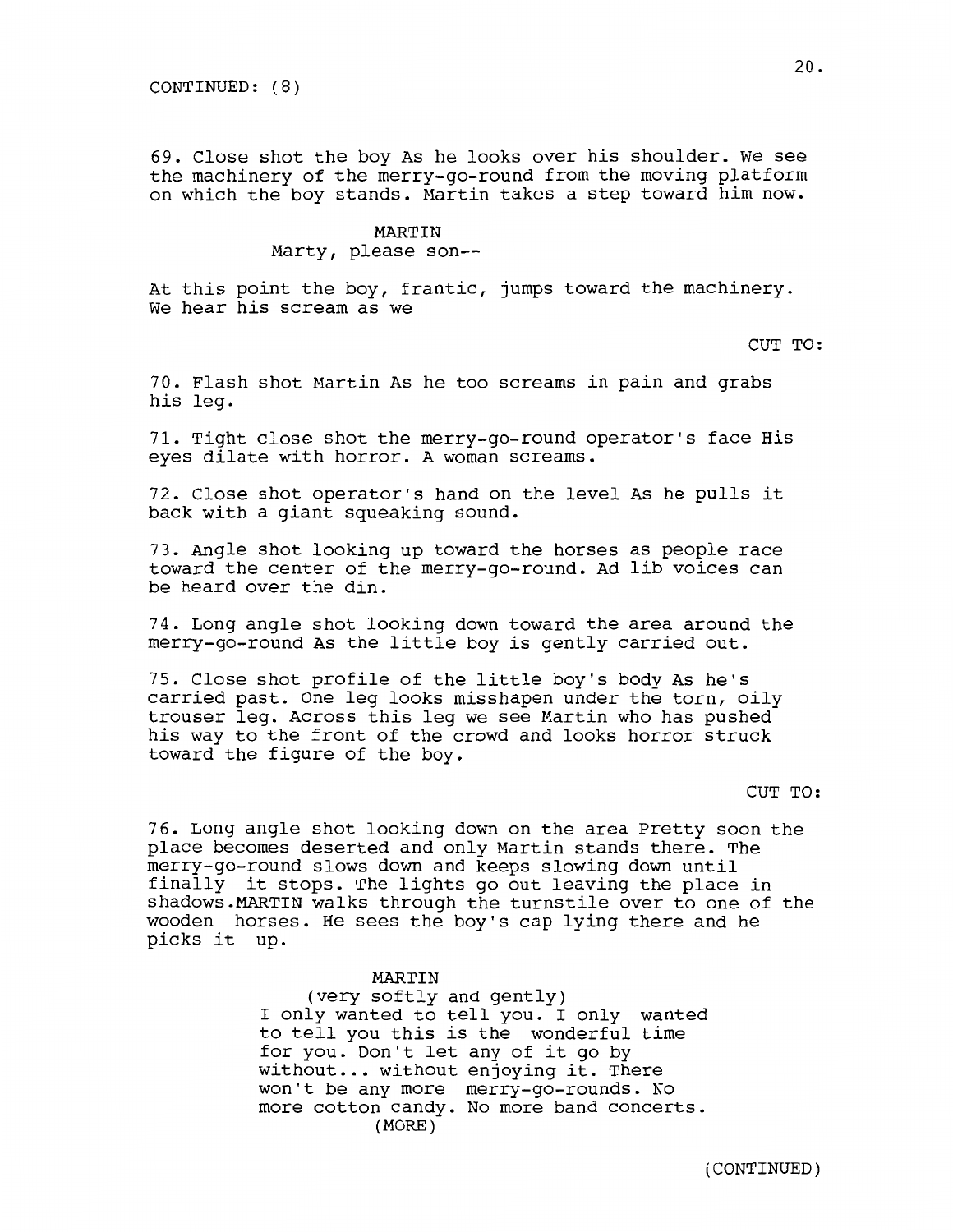MARTIN (cont'd) I only wanted to tell you that this is the wonderful time -- now -- here! That's all, MARTIN. That's all I wanted to tell you. God help me, that's all I wanted to tell you.

### SERIES OF DISSOLVES:

77-80. Different angles The immobile, silent wooden horses. The calliope, etc.

DISSOLVE TO:

### **EXT. MERRY-GO-ROUND [NIGHT]**

It's now very late. The CAMERA PANS over for a shot of Martin sitting on the edge of the merry-go-round. One leg is stretched out stiffly in front of him.

He looks up at the sound of footsteps.

82. Long shot looking toward the turnstile As his father comes into the frame and walks toward him, stopping just a few feet from him.

**TWO SHOT THE TWO MEN** 

### **ROBERT**

I thought you'd want to know the boy will be all right. He may limp some the doctor says, but he'll be all right.

**MARTIN**  I thank God for that.

Robert takes Martin's wallet out of his pocket, hands it to him, then he takes a pipe out and lights it. And once again in the glare of the match the two men look at one another.

> **ROBERT**  You dropped this by the house. I looked inside.

# **MARTIN**

**And?** 

ROBERT It told quite a few things about you. Driver's license, cards, the money in it. It seems that you're Martin Sloan. You're thirty-six years old. You have an apartment in New York.

**(MORE)**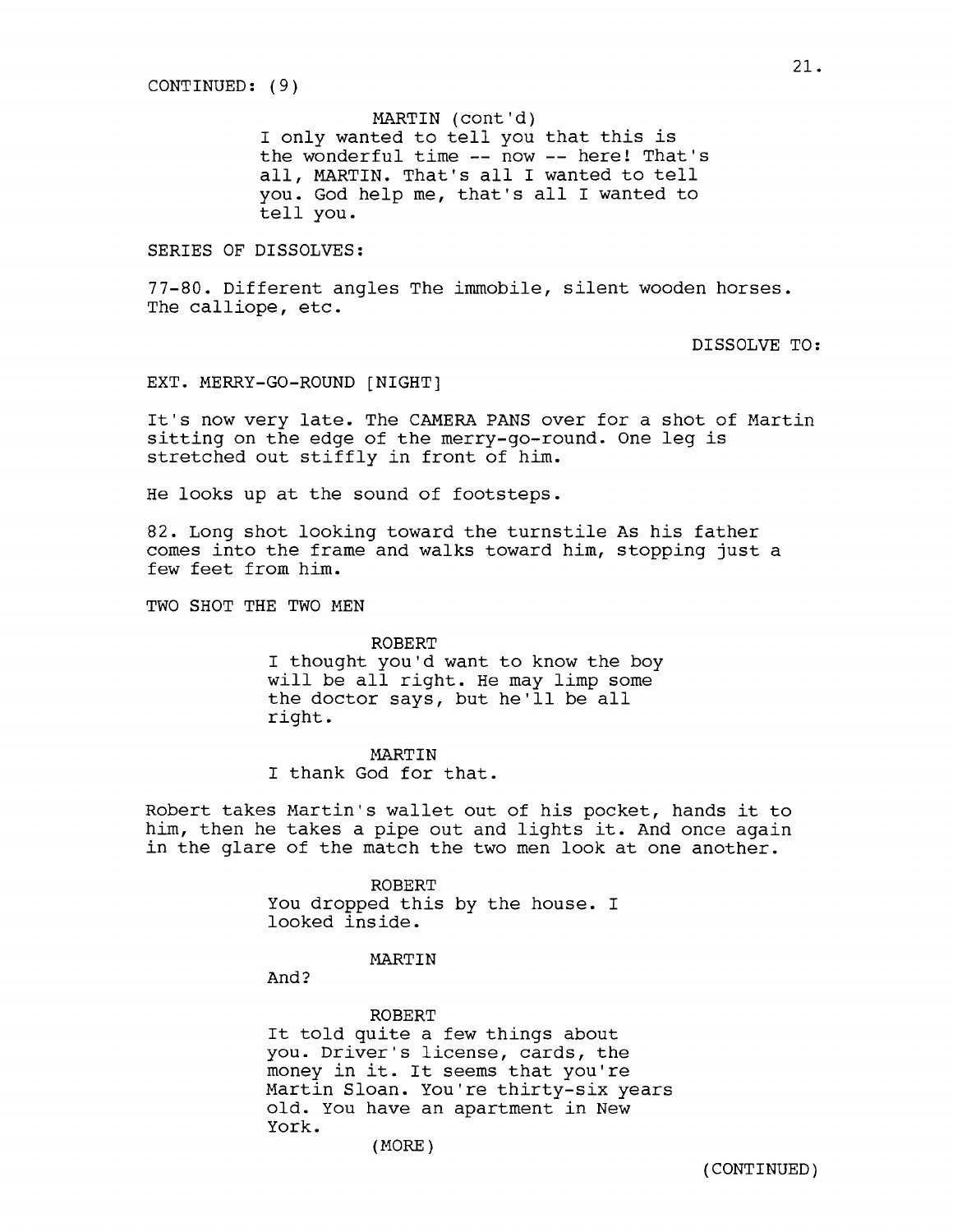ROBERT (cont'd) (a pause) And it says your license expires in 1960. That's twenty-five years from now. The dates on the bills. Those dates haven't come yet either.

84. Close shot Martin As he stares at his father.

MARTIN You know now then, don't you?

85. TWO SHOT

ROBERT (looks at him for a long moment, softly) Yes, I know. I know who you are and I know you've come from a long ways from here. A long ways and... and a long time. I don't know why or how do you?

Martin shakes his head.

ROBERT But you know other things, don't you, Martin? Things that will happen.

# MARTIN

(nods) Yes, I do.

**ROBERT**  You also know when your month and  $I...$  when we'll...

**MARTIN**  (in a whisper) Yes, I know that too.

#### **ROBERT**

(takes the pipe out of his mouth, studies it for a moment) Don't tell me. There"s a saying. "Every man is put on earth condemned to die. Time and method of execution unknown." That's a part of the mystery we live with. It must always be a mystery. (then he rises}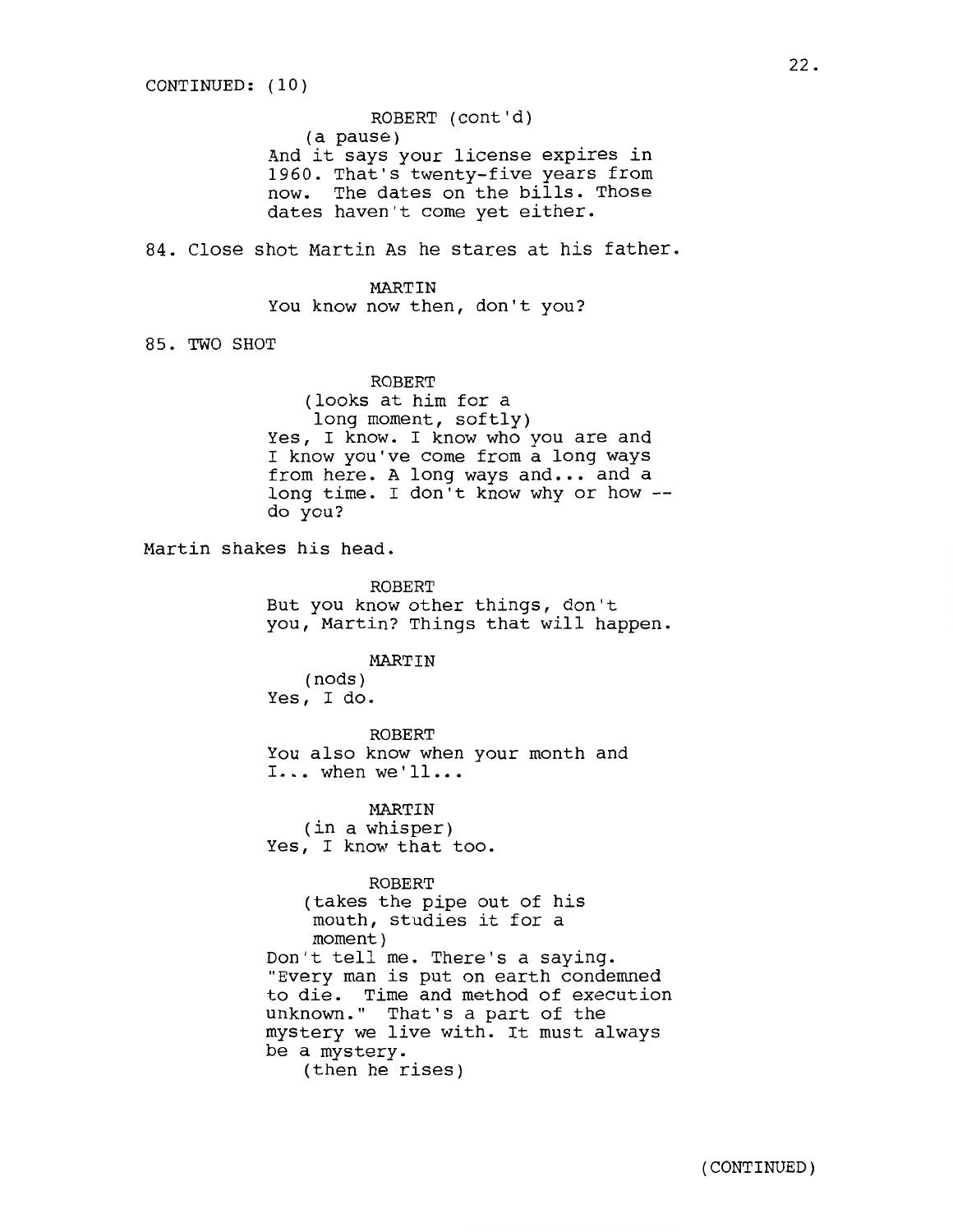MARTIN. Martin? (looks up at him) Yes, Dad?

ROBERT (puts his hand on Martin's shoulder) You have to leave here. There's no room for you... and there's no place. Do you understand?

MARTIN (nods, slowly) I see that now. But I don't understand. Why not?

ROBERT (softly) I guess because we only get one chance. (a crooked smile) Maybe there's only one summer to a customer. (and then with great compassion) The little boy... the one I know. The one who belongs here. This is his summer, Martin. Just as it was yours one time. Don't make him share it.

Martin rises. He walks slowly down the steps, pauses at the foot and stares off into the night.

> ROBERT Is it... is it so bad  $-$ - where you're from?

### MARTIN

I thought so. I've been living... I've been living at a dead run, Dad. I was so tired. And then... one day... I knew I had to come back. I had to come back to get on a merry-go-round and listen to a band concert and eat cotton candy. I had to stop and breathe and close my eyes and smell and listen.

ROBERT (very softly) I guess we all want that. But, Martin, (MORE)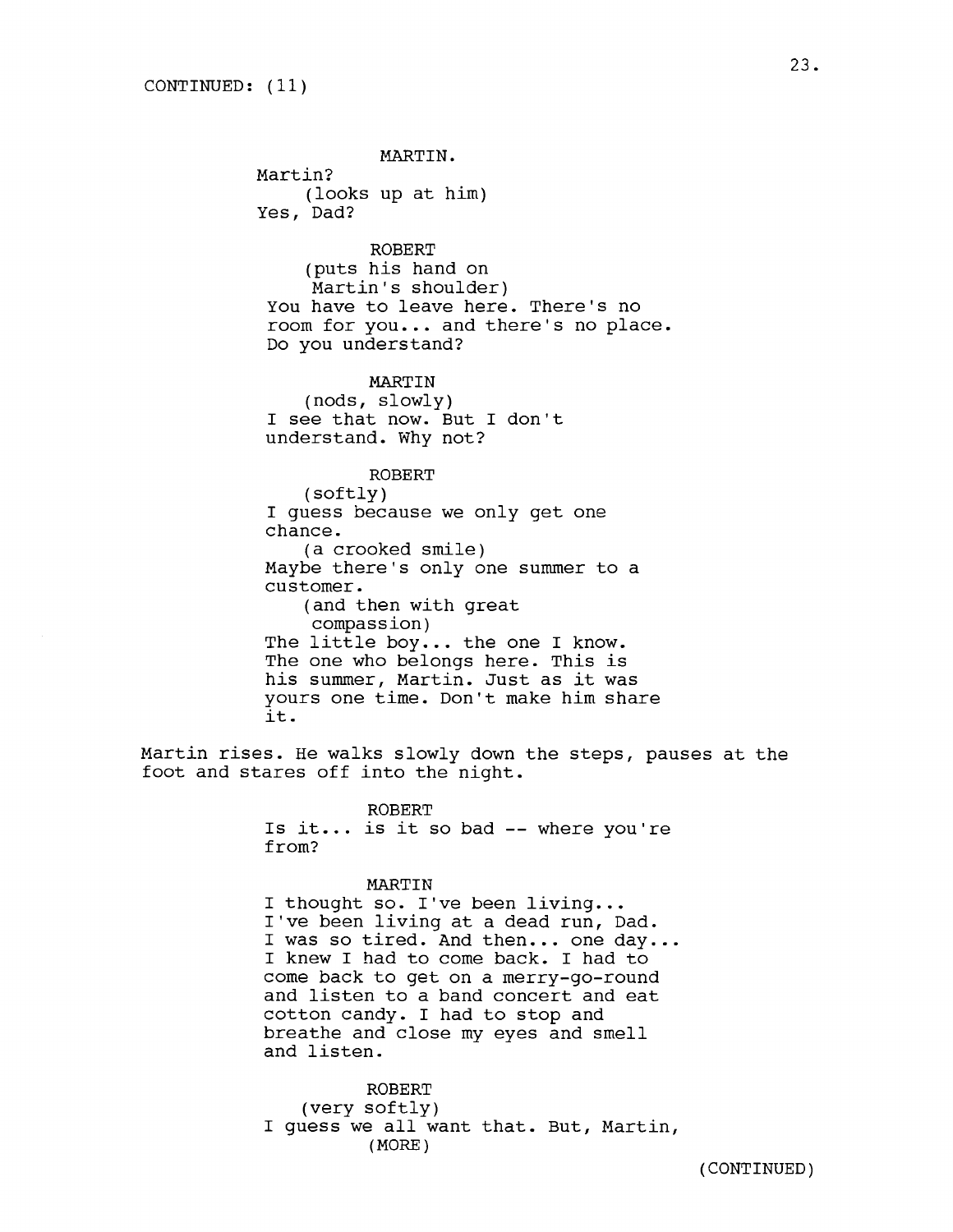# ROBERT (cont'd)

when you go back... maybe you'll find that there are merry-go-rounds and band concerts where you are. Maybe you haven't looked in the right place. You've been looking behind you, Martin. Try looking ahead.

### MARTIN

Maybe. Goodbye, Dad.

Robert nods and starts to walk away. He stops by the turnstile

and turns.

# ROBERT

(gently) Goodbye... son.

86. Close shot Martin As he stands there. He looks down at the wallet, taps at it thoughtfully with a finger and then slowly puts it inside his coat. Then he turns and looks at the merry-go-round.

87. Med. long shot his p.o.v.

Of the horses. The lights go on suddenly, and there is the creak as the merry-go-round starts to turn. He climbs up on the platform and stands holding one of the posts that go up and down with the horses and starts to go around with it.

88. Pan shot with him as he moves 89. Pan shot of the calliope

Where the music's coming from.

ABRUPT CUT TO:

90. Med close shot a juke box As it blares out rock-n-roll.

PULL BACK FOR

INT. DRUGSTORE [DAY]

It's the same drugstore we've seen except now it's done in chrome, leather and flash. It's plastered with advertising signs, suggesting the purchase of everything from filtered cigarettes to reducing pills and tranquilizers. The soda jerk is no longer Charlie. Martin comes in through the front door. He walks with a stiff gait and goes over to the soda fountain.

> **SODA** JERK Hi. Something for you?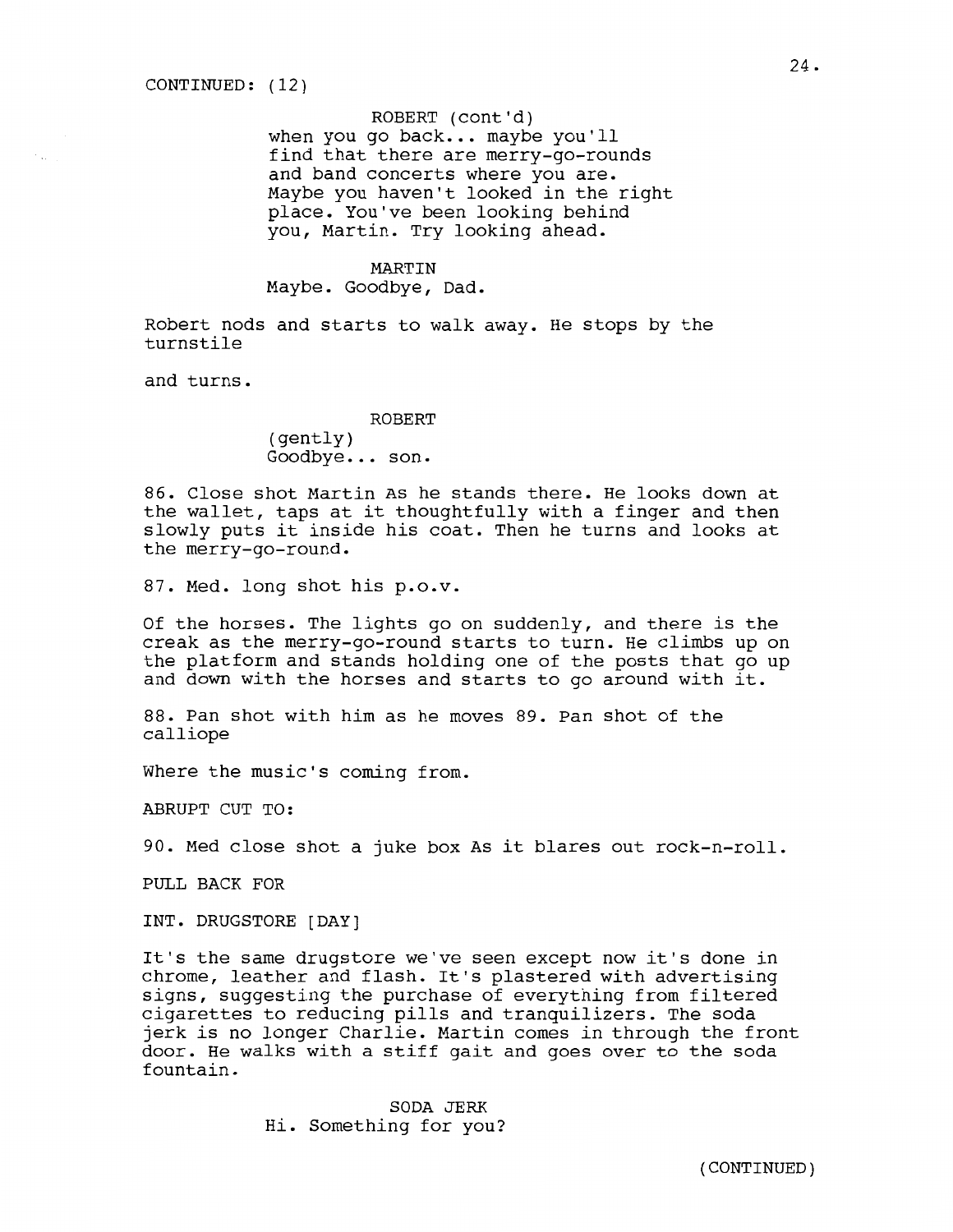The music now stops and the two young couples go to a booth laughing and talking. Martin looks over at them for a moment, then turns back to the soda jerk.

> **MARTIN**  Maybe a chocolate soda, huh? Three dips?

**SODA JERK**  Three? I can make one with three dips for you. It'll be extra. Thirtyfive cents. Okay?

**MARTIN**  (smiles at him) Thirty-five cents, huh? (his eyes scan the room) How about old Mr. Wilson? Used to own this place.

**SODA JERK**  Oh, he died. Long time ago. Must be fifteen -- twenty years. What kind of ice cream you want? Chocolate? Vanilla?

**MARTIN**  (looks at him for moment) I've changed my mind. Guess I'll pass on the soda. (he rises off the stool, doing so with difficulty, his stiff leg getting in the way) These stools weren't built for bum legs, were they?

**SODA JERK**  Guess not. Get it in the war?

### MARTIN

No. No, as a matter of fact I got it falling off the merry-go-round when I was a kid. Freak thing. Fell into the machinery.

SODA JERK

The merry-go-round? Oh, yeah, I do remember. They tore that down a few years ago. Condemned it. (then with a smile) A little late I guess, huh?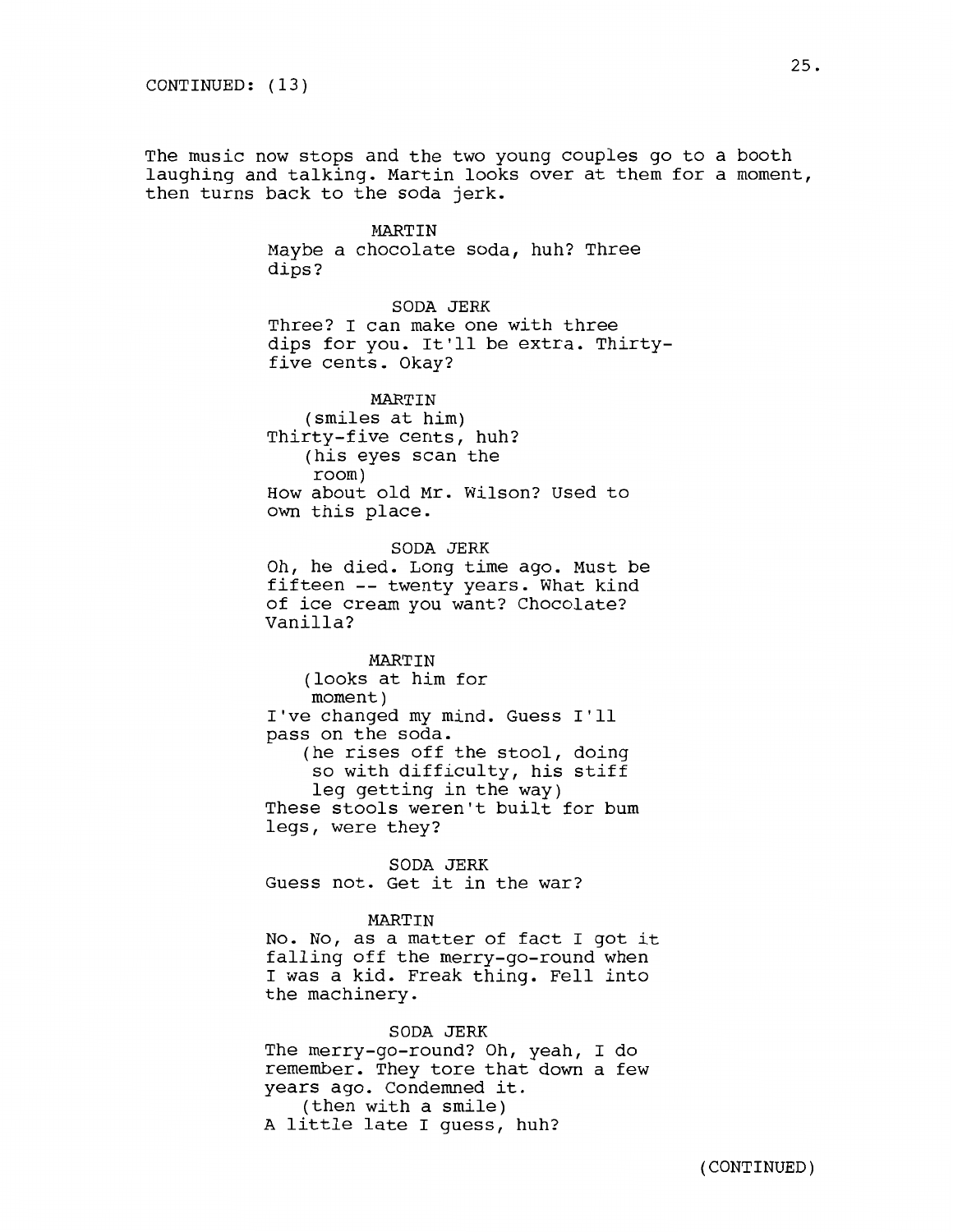MARTIN How's that?

**SODA** JERK A little late for you I mean.

**MARTIN**  (looks away, very softly) Very late. Very late for me.

He starts to walk slowly across the room and out the door.

DISSOLVE TO:

EXT. ROAD [DAY] LONG SHOT MARTIN WALKING

EXT. GAS STATION [DAY]

As Martin enters and we can see him talking to the attendant.

DISSOLVE TO:

94. The red car With Martin in it as it pulls onto the highway from the gas station, pauses there.

95. Med. close shot Martin As he looks in both directions and in doing so lets his gaze fall on a roadsign.

96. Close shot road sign It reads "Homewood -- 1 1/2 miles."

97. Close shot Martin As he reacts. Just the briefest moment of thought, then he puts the car into low gear.

98. Long angle shot looking down As the car slowly starts onto the highway. Over the disappearing car we hear the

Narrator's Voice.

**NARRATOR'S VOICE** 

Martin Sloan, age thirty-six. Vice president in charge of media. Successful in most things -- but not in the one effort that all men try at some time in their lives - trying to go home again. (a pause) And also like all men perhaps there'll be an occasion... maybe a summer night some time... when he'll look up from what he's doing and listen to the distant music of a calliope -- and hear the voices and the laughter of the people and the places of his past. And perhaps across his mind there'll flit a little errant wish... that a man might not have to become old  $-$ never outgrow the parks and the merry-go-rounds of his youth.